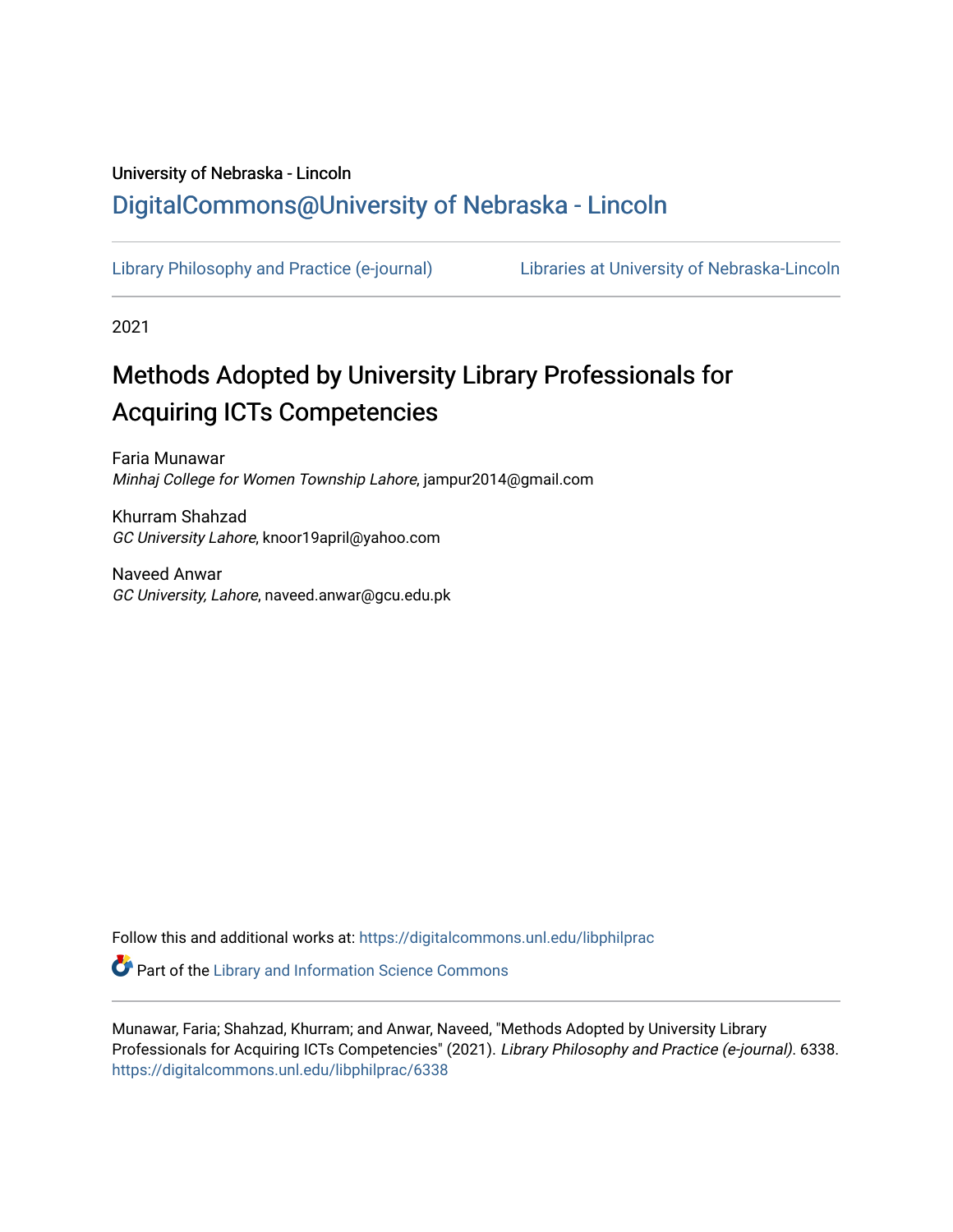## **Methods Adopted by University Library Professionals for Acquiring ICTs Competencies**

1. Faria Munawar, Minhaj College for Women Township Lahore

E-mail: [jampur2014@gmail.com](mailto:jampur2014@gmail.com)

2. Khurram Shahzad, GC University Lahore, Pakistan

E-mail: [knoor19april@yahoo.com](mailto:knoor19april@yahoo.com)

3. \*Naveed Anwar (Corresponding Author), GG University Lahore, Pakistan E-mail: naveed.anwar@gcu.edu.pk

## **ABSTRACT**

The major objective of the study was to explore methods adopted by library professionals of South Punjab to acquire ICTs competencies. The population of the study was all the universities of South Punjab, Pakistan. Purposeful Sampling was applied by the researchers. The tool of the questionnaire was formed to gather data from the participants. The findings of the study show that the respondents of South Punjab sectors' libraries used tele/video conferencing methods, LIS schools, self-study, and tours of other institutions for acquiring ICT skills. The study discovered that respondents faced problems during acquiring ICT competencies included tight working schedules, lack of scope for library professionals due to ICT applications, lack of initiative from professional associations to conduct specialized training programs. The respondents of South Punjab sectors' libraries also faced limited opportunities, lack of power interruption of electricity, library professionals are not interested to learn ICT, and higher authority is not interested to send their librarian to upgrade their ICT skills during acquiring competencies in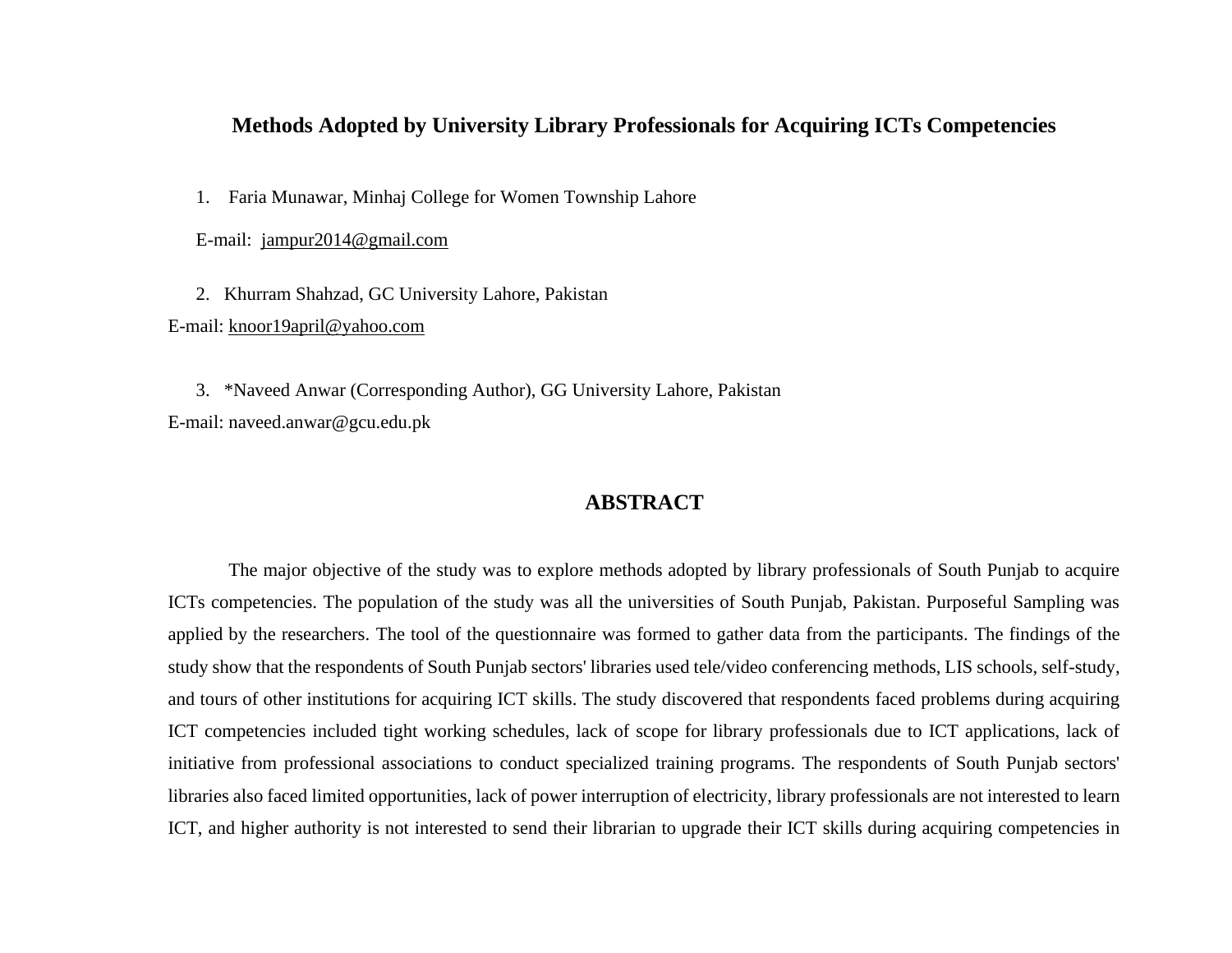ICT. The study recommends methods to cultivate ICTs expertise among library professionals to initiate smart services in university libraries. Recommendations of the study are of great value for the policymakers and decision-making personalities.

#### **Keywords:**

Methods to Acquire ICT competencies; Problems while Attaining ICTs Skills, ICTs Skills of University Librarians

## **BACKGROUND & INTRODUCTION**

Mahmood (2003) described that the history of ICT in libraries is not too long; it dates back to the 1950s and 1960s in Europe and America. In Pakistan for the first time computers were used by "Pakistan Scientific and Technological Information Centers" (PSTIC) in 1968 for producing union catalog of scientific periodicals. The "Agriculture Universities and Research Centre Libraries" (AURCL) used computers for library services with the support of foreign funding in 1978. Gulati (2004) defined ICT literacy as "the capability to use digital equipment, communication tools, and networks appropriately to solve information problems; including the ability to use technology as a tool to research, organize, evaluate, and communicate information and the possession of a fundamental understanding of the ethical/legal issues surrounding the access and use of information". Moreover, ICT literacy ranges from the simple use of computers in routine life to performing multifaceted responsibilities.

Mahmood and Khan (2007) stated that the introduction of ICT resources in the libraries of Pakistan and library computerization started in the 1980s and numerous libraries were computerized in 1987 or onward. In these initial stages, very few library professionals were familiar with ICT resources application in libraries. Only those library professionals were capable in the ICT competencies that have done ICT training in a foreign country or had worked with foreign advisors. In the initial period of introducing computers and other ICT resources in libraries, the "Netherland Library Development Project (NLDP)"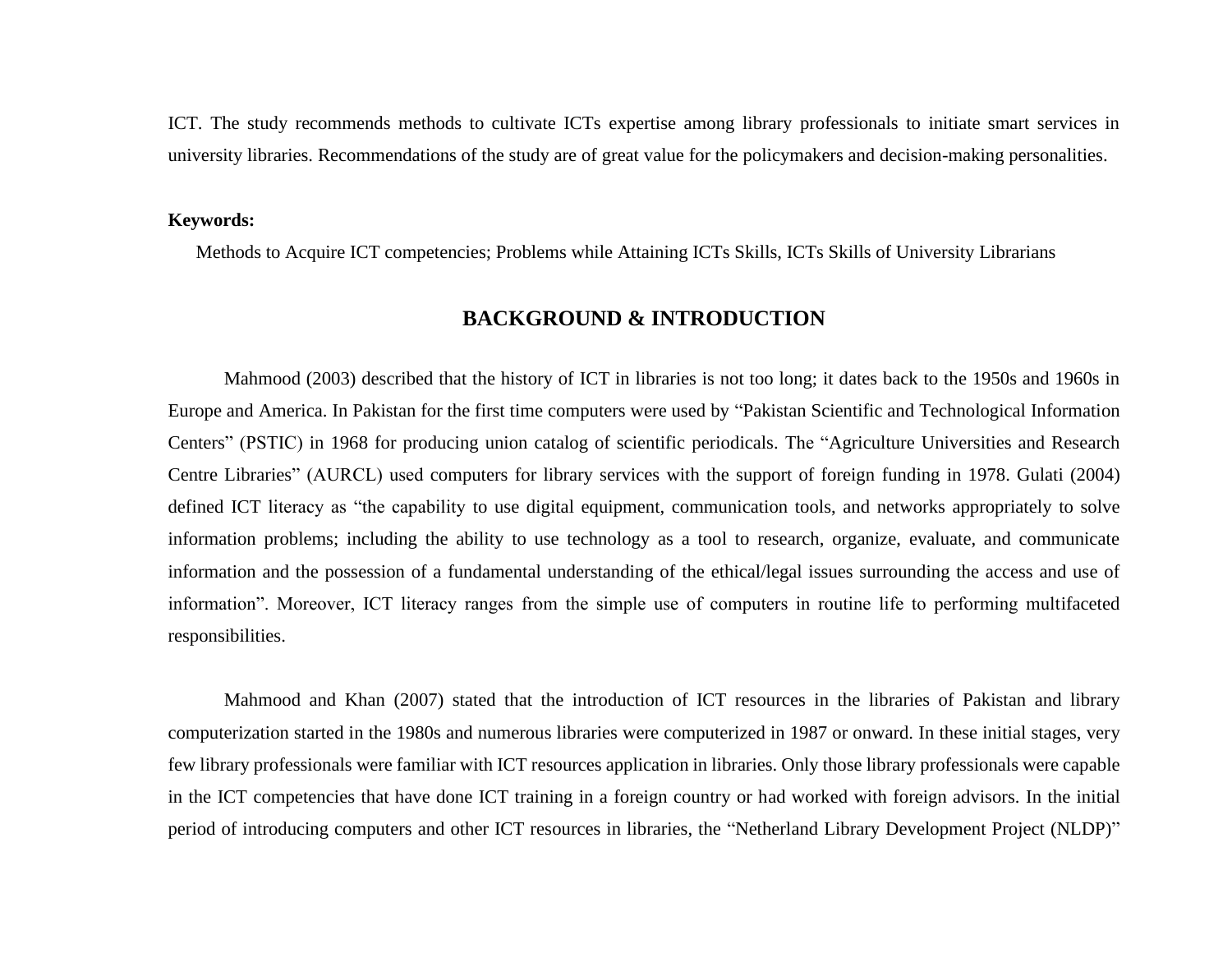for Pakistan greatly contributed the shape establishing computer centers in the big cities of the country for training library professionals in the ICT resource. Safahieh and Asemi (2010) described that the impact of ICT is growing day by day in LIS. The libraries around the world were considered the only book-centered institutions before the discovery of ICT. All library functions like acquisitions, cataloging, classification, and circulation, etc worked manually. No software was available to perform these functions. In the present age of the electronic information environment, nobody would expect from librarian whose job is concerned with knowledge and who does not know how to operate the computer.

We are living in an information society and ICT is necessary to handle information. The ICT has entered all fields of today's life. The ICT made things easy in our daily life. The ICT is compulsory in terms of the right information at right time. Nowadays information is created, organize, and disseminate by the use of ICT. Libraries also created information in different library software, organize information in software, and disseminate this information by the use of the Online Public Access Catalog (OPAC). Librarians in South Punjab had insufficient skills in ICT. This study will present a brief picture of ICT in librarians of South Punjab. This study will present the level of ICT in librarians in South Punjab. This study will discover which type of method are using by South Punjab librarians for acquiring ICT skills. This study will also highlight the challenges encountered by South Punjab librarians during the implementation and use of ICT. In the end, this study will also discuss the need of conducting training workshops to enhance the ICR competencies in South Punjab librarians. This study will help librarians of South Punjab to check their existed level of ICT and how to improve these levels so that they can get the actual benefits of ICT for their libraries. The current research will be concerned with only HEC recognized public and private universities and DAIs of South Punjab**.**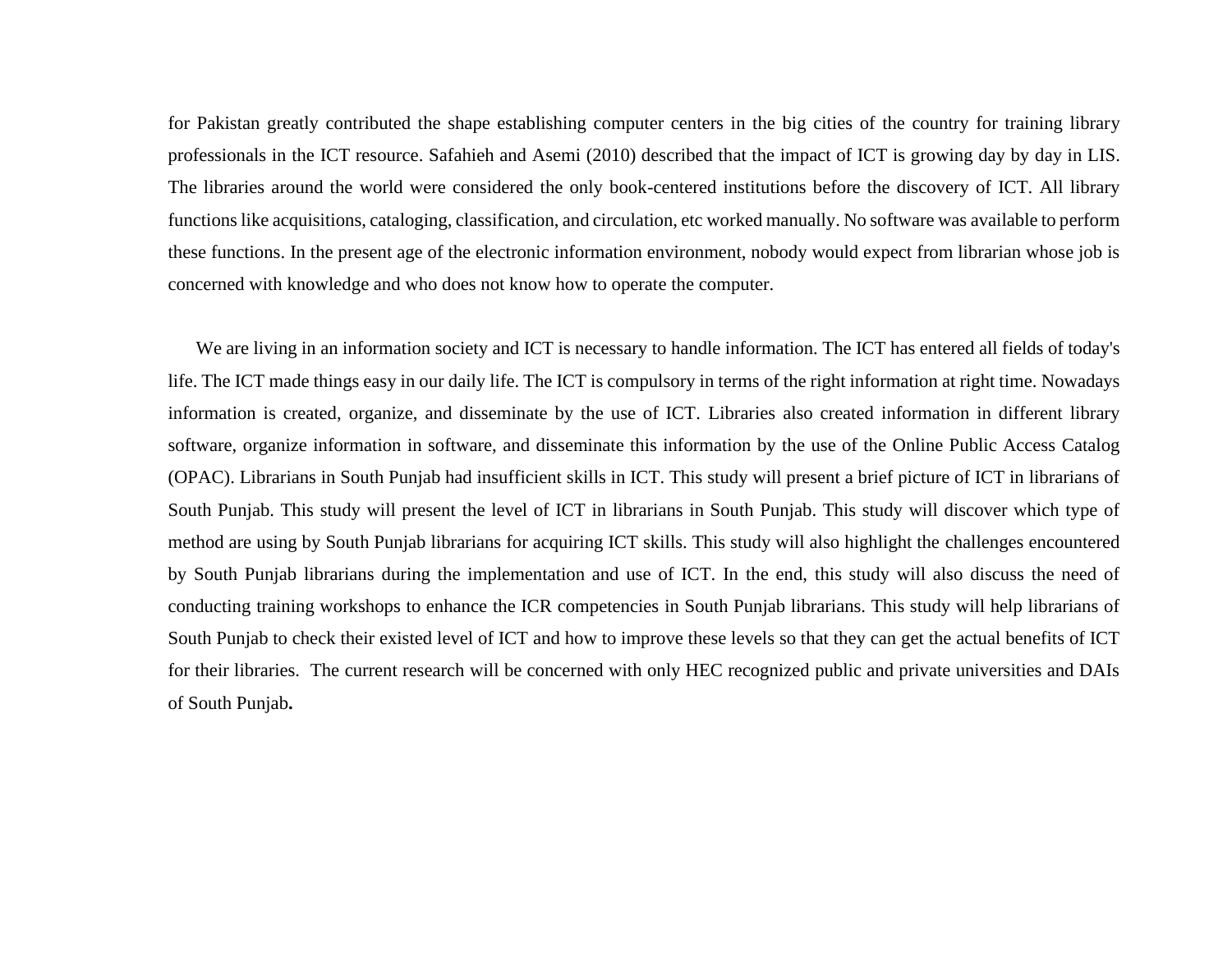## **RESEARCH QUESTIONS**

- 1. What are the methods and sources that library professionals adopt for acquiring ICT skills?
- 2. What are the problems that library professionals face in acquiring ICT competencies?

## **LITERATURE REVIEW**

#### **ICTS in Educational Institutions:**

Lee (1988) studied the attitude of 75 library directors and 350 library professionals in academic and research libraries in Taiwan to investigate how efficiently automation software and ICT applications in libraries are. The study found that library professionals' level of ICT competencies was very limited, but beyond that, they considered that library automation and ICT resources application in libraries is the need of the day. She also found that there was a positive relationship between the attitude of library professionals towards library automation and level of ICT competencies, knowledge of ICT resources, and library automation experience. She also highlighted that size of library collection and management of organizations were not directly connected to the degree of ICT resources application in libraries. Vespry and Kitiyadisai (1992) examined the information technology appliance in the academic libraries of Thailand. The findings revealed that all library professionals were familiar with the importance of ICT application in libraries and were enthusiastically interested to computerize their library services but it required extensive administration support. Siddiqui (1992) investigated to explore the continuing educational needs of librarians serving in the public libraries of Punjab, Pakistan. The study discovered that competencies relating to ICT application in libraries were the most demanded competencies among 25 librarians serving in different parts of Punjab.

Zhou (1994) examined the market demand for ICT competencies in the job advertisements of professional librarians in academic and public libraries from 1974 to 1989 in the United State of America. The findings of the study revealed that demand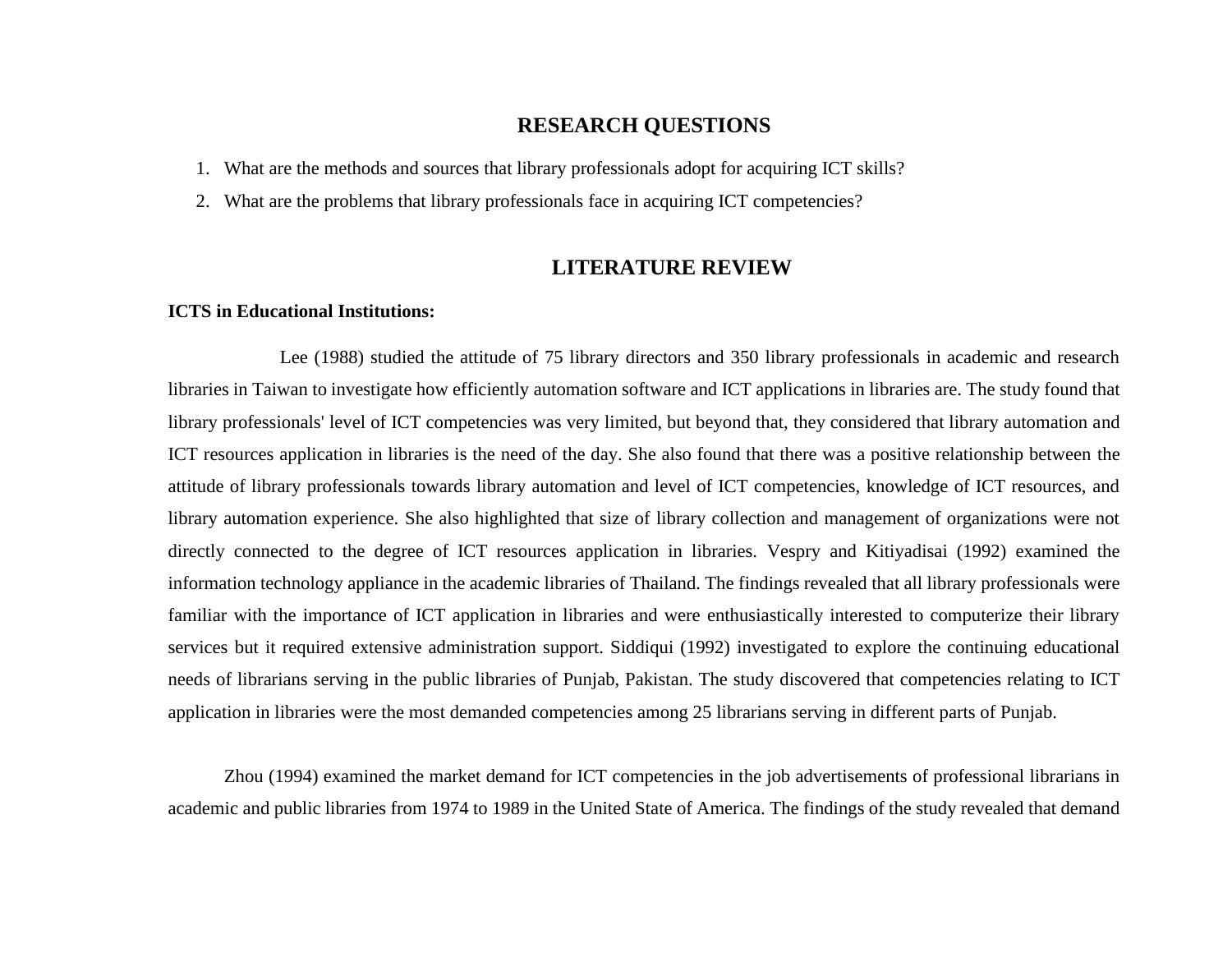for ICT competencies has increased much more times during the period under study. But the interesting matter was that the market demand of ICT competencies for academic librarians was greater than public library professionals. Kaniki (1996) conducted a study to examine the use and internet competencies among academic librarians in the Eastern Seaboard Association of Libraries (ESAL) at the University of Kwazulu Natal. The author recommended that essential ICT competencies and internet skills were intensively required for academic librarians. The author further suggested that academic librarians must know about how to connect to the internet, what resources and services are available on the internet, and the awareness to select appropriate resources and services for the required information. Many experts like Clark and Kalin (1996); Lim (1999) have declared that library professionals' ICT competencies, knowledge, and training greatly influence their behavior toward technology. So it is very useful for them to enhance and promote their ICT competencies, with the help of which they will be able to create databases for library resources, quickly and accurately information retrieval system, to serve their patrons based on information technology. Furthermore, they will be able to provide training to users about electronic resources and can manage electronic resources efficiently.

Rehman, Majeed, and Bakar (1997) stated that the present age of information paradigm is shifting from print media to electronic mode of information, for which new types of competencies and knowledge are required to cope with this challenge. They recommended a set of skills and expertise for academic librarians in Malaysia. Including many other competencies, they recognized that ICT competencies were the basic competencies required for academic library professionals. Chisenga (1999) surveyed 47 librarians in Sub-Saharan Africa to observe the use of the internet for professional development by librarians. The results of the study revealed that access to the Internet facility and e-mail is only available in their workstation. Moreover, access to online journals, discussion groups, and other web facilities is quite low and in most places not available due to the lack of ICT competencies, shortage of computers, and nonavailability of the internet facility. The findings also declared that library professionals were having the concept, that internet can play a vital role to develop a network among library professionals for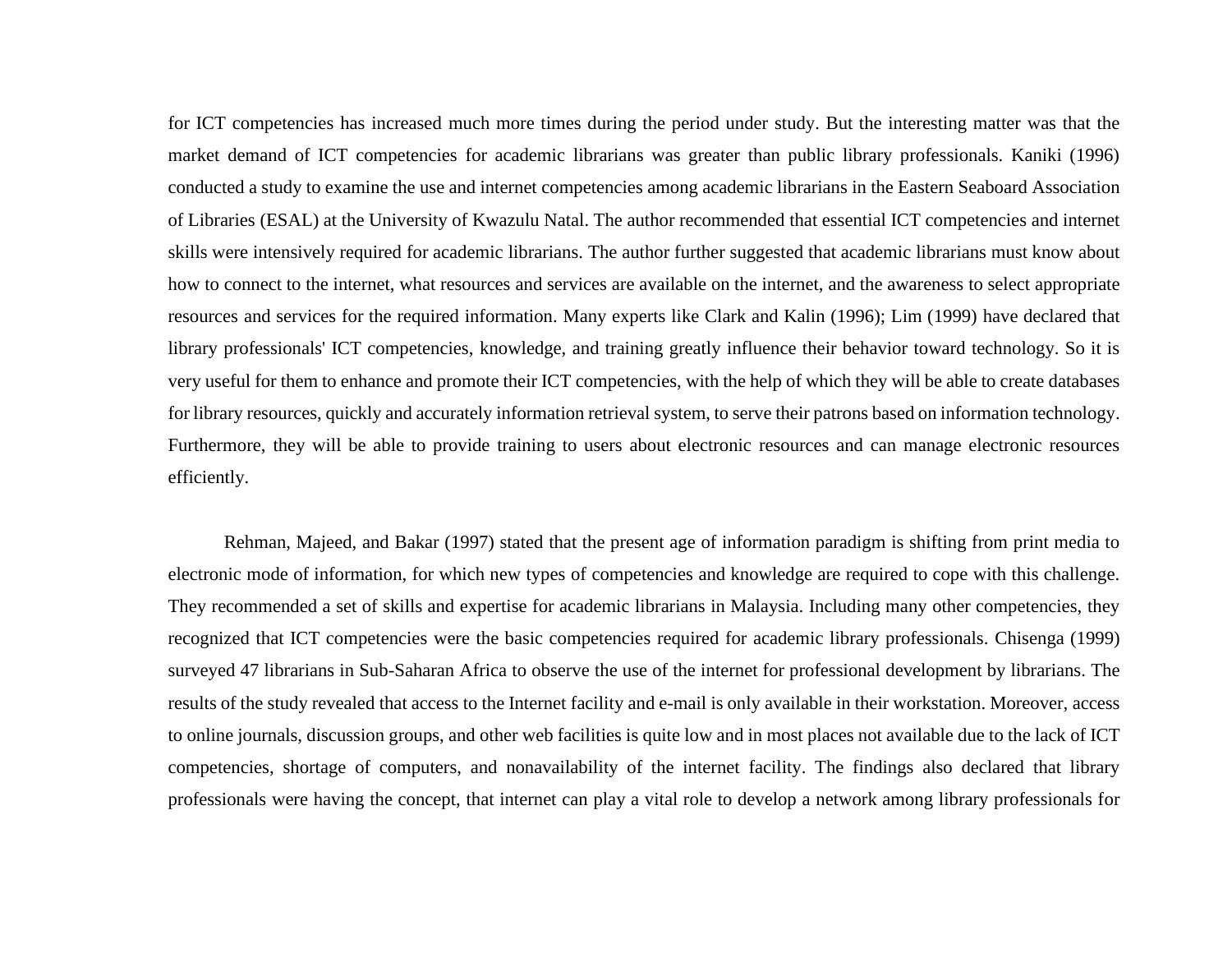sharing information and resources. Jain (1999) conducted a case study in the National Library of Botswana, to observe the job training needs for library staff. The results of the study revealed, that among many other training needs, training in the ICT competencies is considered the most important need for library staff. In the ICT competencies, it was included computer operational skills, digital information management, and the operational skills of other electronic equipment such as photocopiers, digital cameras, and so on. The respondents were having the opinion that ICT application will improve the quality of library services because the staff will be familiar with the new band of information, through which they will be able to provide the latest information to their users.

Cullen and Huanwen (1999) described, (hut it is the age of information explosion, therefore for library professionals, it is needed to develop both competencies, in the field of library-related technology and technology-based services. '1 he authors predicted that if the library schools did not produce ICT expert professionals then libraries and information centers will be disorganized. Al-Zahrani (2000) studied the behavior of 120 library professionals and Para- professionals' staff towards ICT application in Saudi Arabia University Libraries. The author found that there was constructive relation between librarians' attitude and their level of ICT skills, knowledge of the potential use of ICT resources, and work experience of library automation. According to Bennett (2001), it was required for library professionals to keep in touch and co-operate with their patrons physically or virtually. They need to establish and promote pattern-centered, cooperative, and active systems. For this purpose, it is required for them to promote and upgrade their competencies continuously to meet the ever-changing environment successfully. Rao and Babu (2001) stated that transformations of printing materials to electronic resources have created many opportunities as well as challenges for library professionals. The authors described that digital libraries are developing at a very fast speed in every part of the world, so it is strongly needed to prepare digital librarians, who must possess sufficient ICT competencies. They further argued that the responsibilities of the librarians in the network and electronic environment are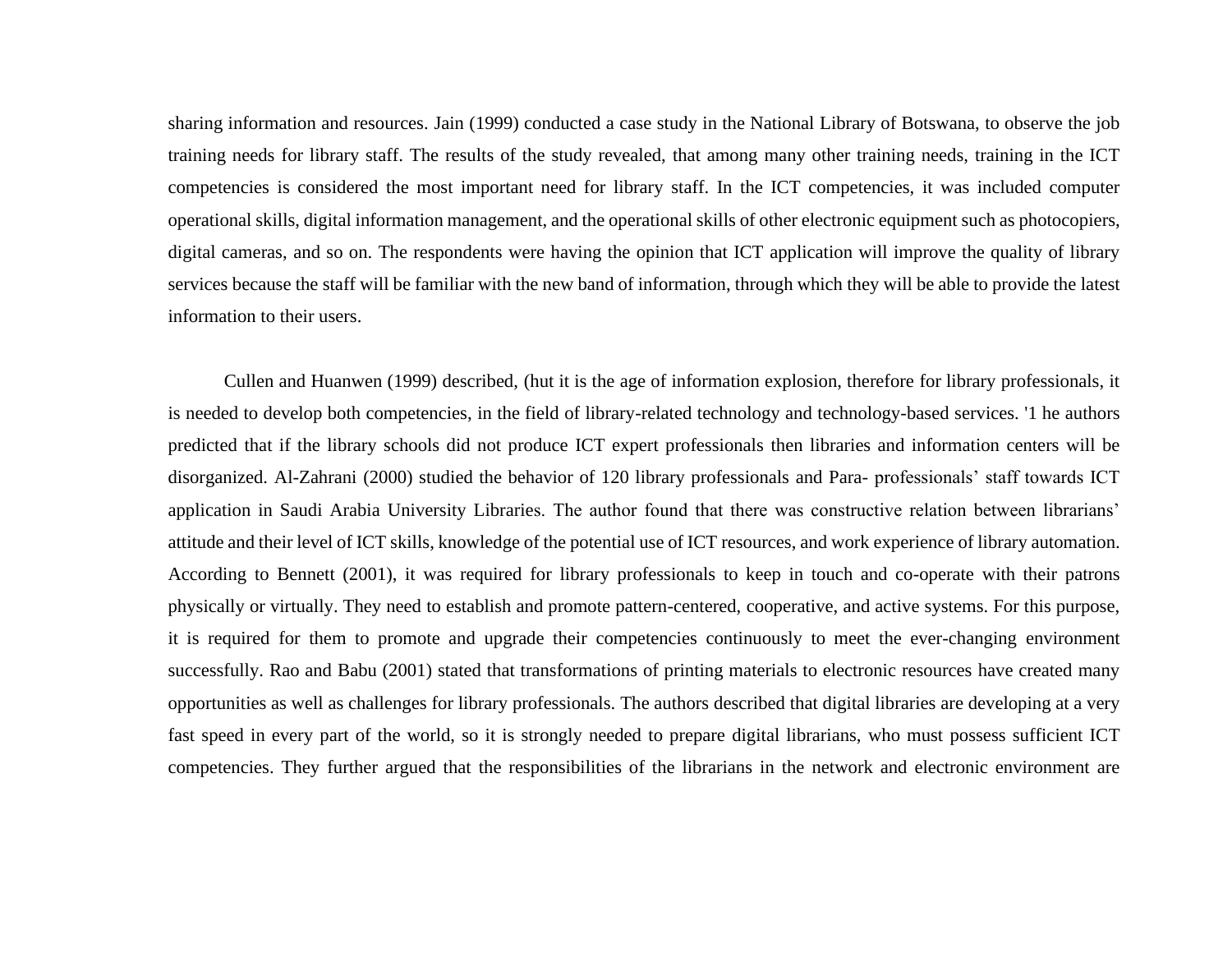changing from the guardian of books to knowledge manager, facilitator, web page builder, researcher, user interface designer, patrons trainer, and filter of information resources.

From few decades 1990-2000 in the job announcement for library professionals, demand for ICT competencies has increased many times. Croneis and Henderson (2002) have pointed out that library services based on technology and fast continuous modifications were occurring in the library profession. Therefore to cope with these challenges library professionals needed new types of ICT skills. Mahmood (2002) investigated the required competencies for future academic librarians in Pakistan. The ICT competencies were the most important competencies needed for future academic librarians. Mahmood (2003) discussed the academic library situation in Pakistan concerning required competencies for academic library professionals and offered a list of competencies required for academic library professionals, in which seven out of ten competencies were relating to ICT. The researcher approved that the curriculum of LIS schools in Pakistan has not up-dated regularly and there was a shortage of teaching staff who were capable in the teaching of ICT to their students. Edwards (2004) interviewed reference librarians at the University of North Carolina (USA) to study how the promotion of ICT has changed the role of reference librarians. The findings of the study declared, that development of ICT has changed the responsibilities of the reference librarians in numerous ways, as in this electronic environment, reference librarians were involved in educating and training patrons about different ICT resources and were providing instructions about different databases, communication resources, search engines and train them in their required competencies. Ashcroft and Watts (2004), Ashcroft and Mclvor (2001), and Stover (2000) have declared, that for accessing and organizing digital information, technical competencies, as well as to guide the users instructional and sufficient inter-personal competencies were needed for library professionals. Baruchson-Arbib and Bronstein (2004) reported a Delphi study, accomplished in Israel in 1998-2000 to observe the LIS professionals views regarding the future of library and information science and the required competencies for LIS professionals due to the increasing application of ICT in libraries. Forty experts LIS professionals participated in this study via electronic mail. The data collection tool comprised of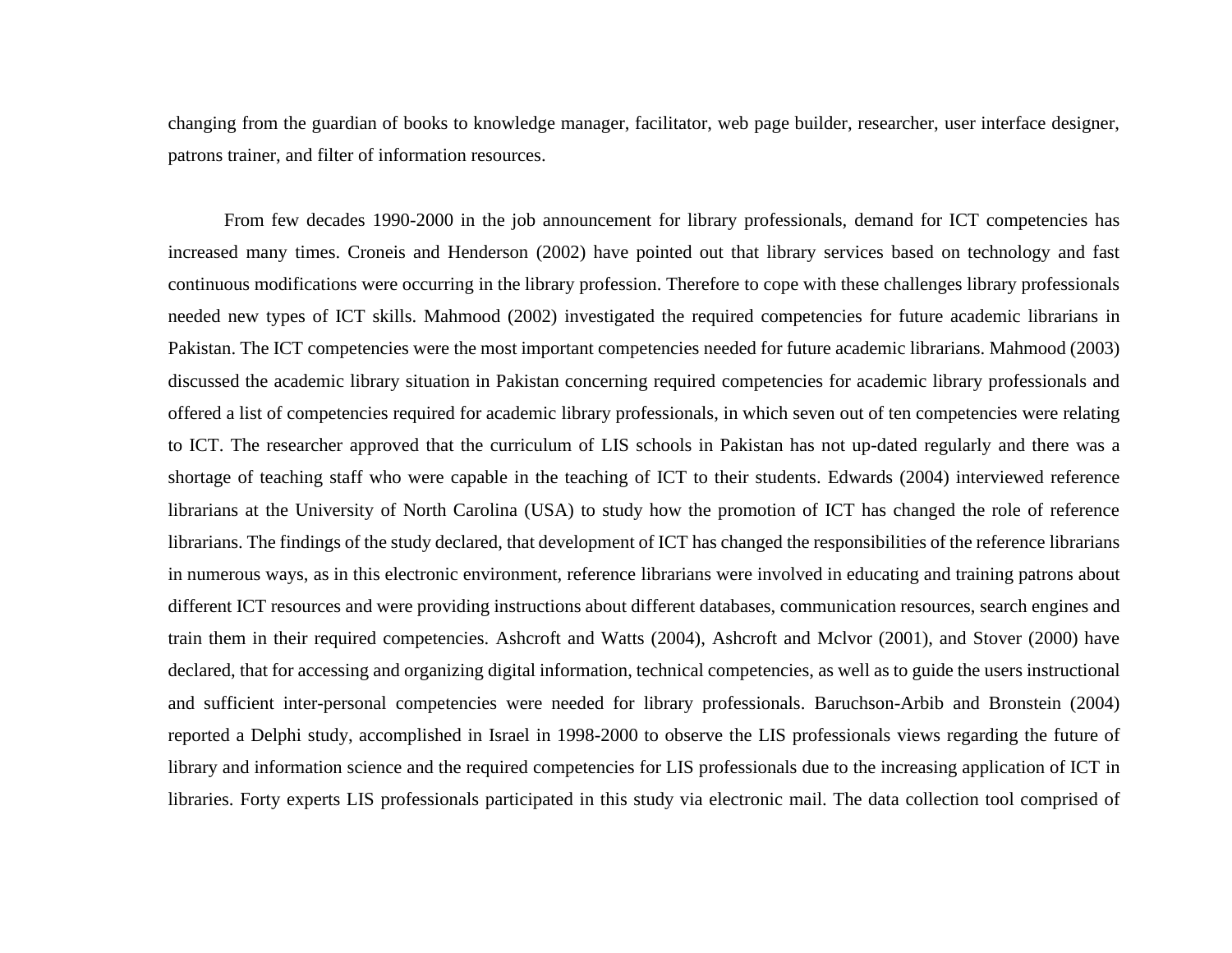three main headings, traditional versus virtual library model, patrons-centered approach, and the LIS professional's competencies and responsibilities. The finding of the study revealed an extremely bright future of the library and information Science Profession. The information centers and libraries will stay alive and both the traditional and virtual skills will co-exist in the shape of symbiotic correlation. The most important skills that were required for LIS professionals were the extensive competencies in the field of ICT, so that can provide trainings or guidance to patrons in the ICT resources. The LIS professionals should promote and market their competencies and should acquire the essential social and communication skills.

#### **Types of Required ICT Competencies for Library Professionals**

Michael (1989) conducted a study to identify the educational needs and set of competencies that are required for library professionals. The findings of the study revealed that library professionals were not required to be technicians of the ICT resources, but they were required to effectively manage the ICT resources in libraries and to utilize them for their specific objectives. The study recommended that more ICT courses should be included in the LIS curriculum to prepare library professionals to cope with the emerging challenge of ICT in the LIS profession. Muirhead (1993) presented findings of a survey funded by a British library to explore functions of a system librarian and the nature of employing an organization. Data was collected from 503 libraries of heterogeneous nature in the U.K. The findings revealed that besides managing library housekeeping duties, library automation, network management, and provision of ICT-based services were vital areas of responsibilities of a system librarian. Leach, Arundale, and Bull (1996) reported the results of different surveys conducted in different parts of the world to identify the use of the internet for Continuing Professional Development (CPD). The main findings of all studies declared, that library professionals were interested in attending Continuing Professional Development (CPD) through the internet but Jack of technological resources and technical problems were the main hurdles in conducting CPD through the internet.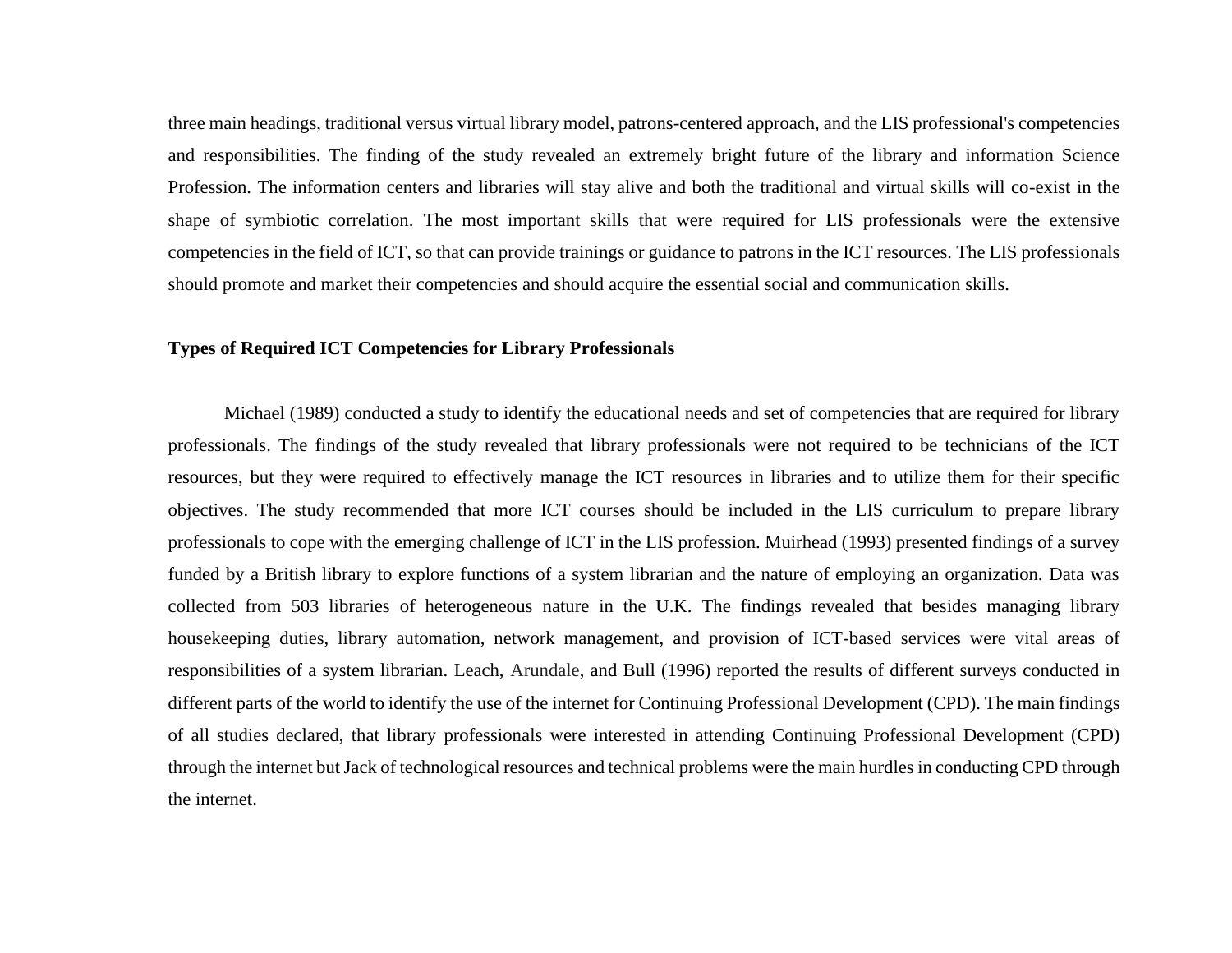Zhou (1996) identified ICT competencies that were required for academic library professionals in the electronic information environment and presented a list of competencies that were including experience with bibliographic utilities such as OCLC, awareness of library computerization, online database searching, workstation computer utilization, microcomputer appliance, application of CD-ROM products, computer encoding, knowledge of computer hardware and possession of a degree in computer science. In 1994 the author added some additional competencies that were Local area Network (LAN), Wide Area Network, internet searching, searching in electronic resources, and image technology or multimedia. The study indicated that demand for ICT competencies has increased from 10.3 % to 88.9 % from 1974 to 1994. Srivastava (1997) reported that MS. Dos, UNIX Databases, barcoding technology, MS Office collection, library automation software, CD ROM databases and multimedia, and so forth were important for library professionals as it was becoming an essential part of library routine duties. The researcher suggested regularly reconstructing the LIS curriculum in India to include ICT skills to update library professionals about the latest advancements. Beile and Adam (2000) analyzed job announcements for librarians' positions to identify the skill set required for library professionals. The authors found that as information in the electronic format was increasing in libraries; therefore ICT competencies were essential for library professionals. The study revealed that in 66.4 % of all the job advertisements ICT competencies were required for library professionals. The authors analyzed ICT competencies in the services area and found that ICT competencies were required 91.4 % for effective management of electronic resources, 62.8 % for public services, and 59.3 % for technical services.

Biddiscombe (2001) reported that ICT skills and internet competencies were required for library professionals, for their learning, teaching, and research activities, in the changing environment of the Higher Education Sector and electronic resources. The writer emphasized that ICT along with internet competencies were the basic requirement. Moreover, some other basic skills were also significant for LIS professionals which should not be neglected. Anwar and Al-Ansari (2002) surveyed academic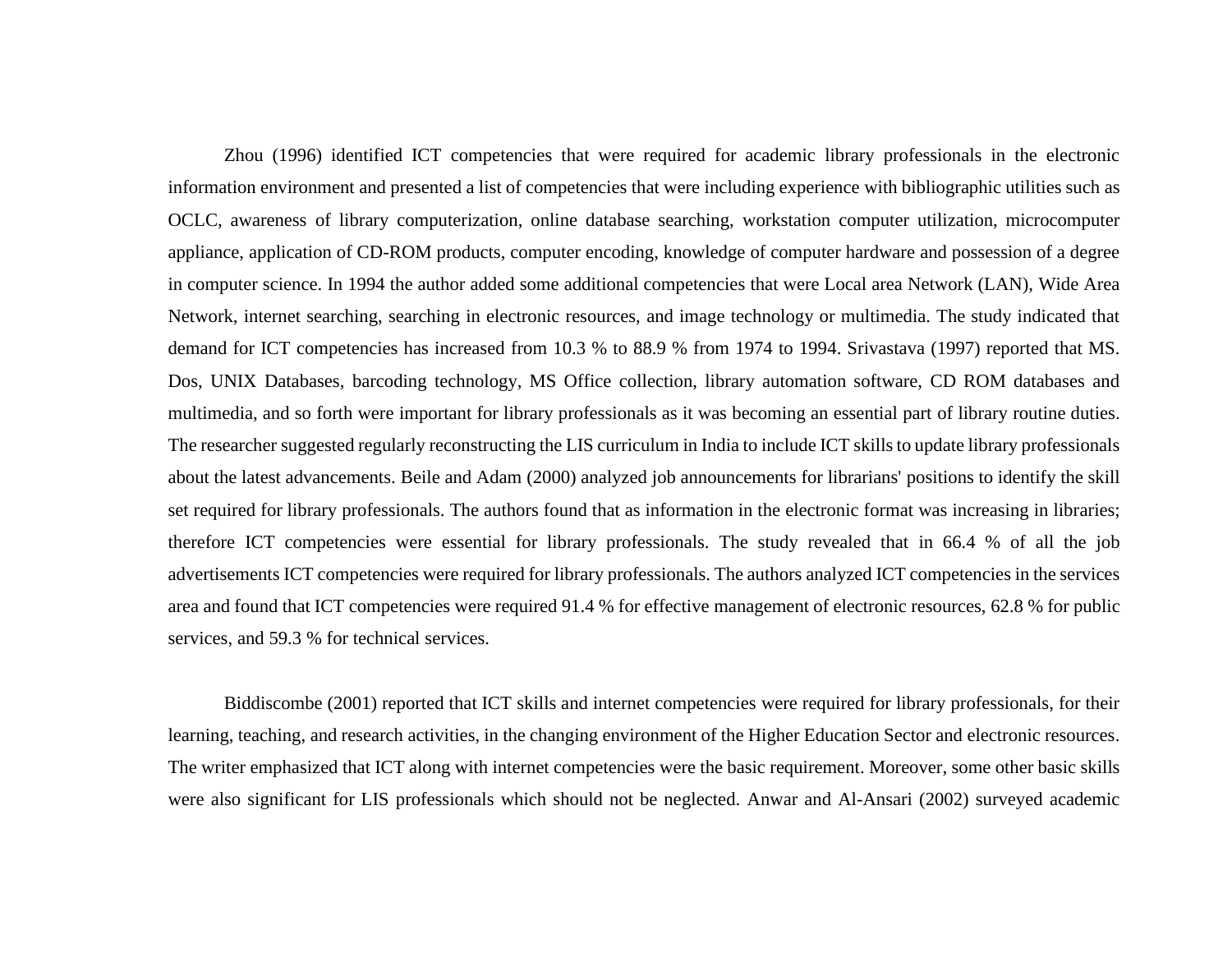librarians in six Gulf Cooperation council countries to investigate the status of continuing professional development activities and academic librarians' opinions about competencies that were required to be developed. The results of the study regarding ICT skills declared that preference should be given to learning about library automation systems, digital resources, networking, and multimedia procedures. Kwasik (2002) conducted a study to explore required competencies for serials librarians, Data was collected through various job advertisements for library positions from 1999-2001. The results of the study declared, that besides traditional library skills some new skills such as web page designing, the cataloging of electronic resources, awareness of Dublin core principles, and literacy about the mark-up languages were needed competencies for serial librarians. Ramaiah and Moorthy (2002) studied the need and impacts of Continuing Education Promotion (CEP) for library professionals in India, especially college librarians. The results showed that Continuing Education Promotion (CEP) was required for librarians due to the emergence of increasing ICT resources and multimedia application in library services, the findings also declared that the majority of library professionals have been developed basic skills by attending CEP and were giving preference to attend CEP on library computerization and ICT resources application in libraries.

Khurshid (2003) observed required competencies for a cataloguer in the job advertisements of American libraries and college and research libraries. The results revealed that besides cataloging basic rules and procedures, knowledge and experience of current library software, basic computer education, bibliographic utilities, and expertise in the current metadata schemes and tools were required skills for the position of a cataloger. Shiholo and Ocholla (2003) conducted a study in Kenya to observe the changing trends of training of LIS professionals. Data was collected from research reports and authentic publications from 1970 up to the current time. The findings of the study revealed that expertise in the ICT skills, managerial skills, and competencies concerning users orientation services was needed for LIS professionals. The author suggested that the LIS curriculum must be updated to include sufficient training programs in the above-mentioned competencies for LIS professional's awareness about the latest technologies. Cardina and Wicks (2004) examined new duties of reference librarians in the academic libraries of the United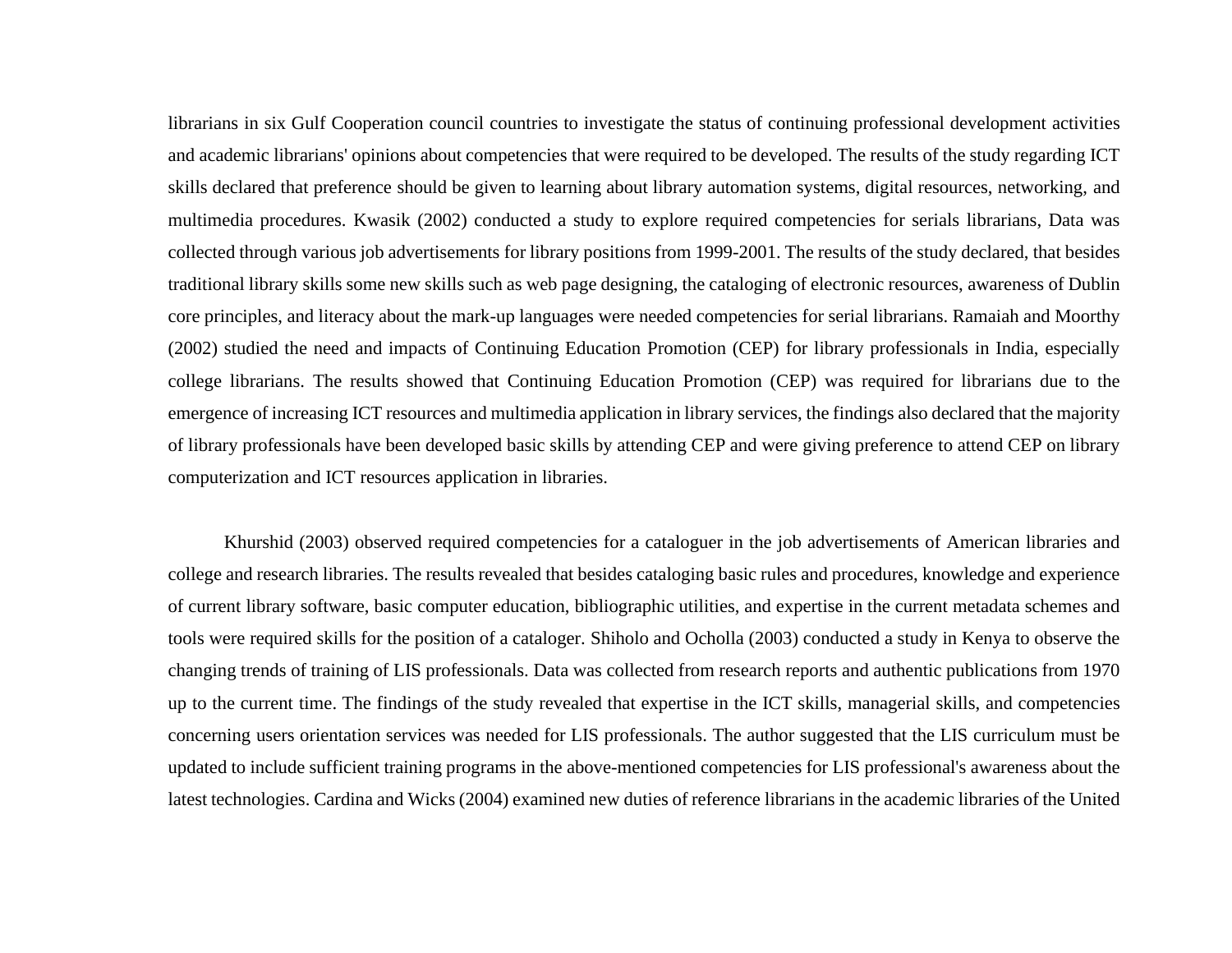States that had been arisen from 1991 to 2001. The results demonstrated that the use of the internet, electronic mails, and electronic resources have been increased numerous times from 1991 to 2001. Fisher (2004) had been recommended a set of ICT skills that were required for library professionals for effectively serving in the 21st-century electronic environment, (1) knowledge of computer hardware, software, and networking skills (2) knowledge of Ms office and its application (3) knowledge of presentation software, for example, PowerPoint (4) Library computerization (5) Database development (6) internet-related competencies like electronic mail management, searching apparatus, knowledge of online search engines, the ability of online database search and complication of internet (7) Intranet competencies (8) scanning procedures (9) networking expertise (10) web page development (11) content promotion (12) digitization expertise (13) knowledge of web-based services (14) virtual skills, that were required for library professionals in the current information age.

Gosine-Boodoo and McNish (2005) recommended advanced ICT competencies and managerial skills for librarians' professional development and keeping themselves up-to-date about the latest promotions in the "Library and Information Science (LIS)" field. Kavulya (2007) studied the needed competencies, awareness, and values required for librarians in Kenya. The results of the study revealed that if strong measures were not taken to improve LIS professionals' knowledge and competencies, then other professionals will perform better than library professionals in the field of information management and retrieval. The findings of the study also revealed that computer software and hardware literacy, database development, internet searching techniques, electron information storage and management, web page designing, and digitization techniques should be included in the LIS curriculum. Furthermore electronic publishing, HTML programming were also suggested as useful for LIS professionals. Tammaro (2007) studied the tendency of digital library education in Europe. However, the main concentration of the study was the digital library curriculum. The findings showed that information designing, information retrieval, net publishing, database presumption, networking, human-computer communication, assessment of information schemes, and technical troubleshooting competencies were the primary stage of skills in the digital library curriculum. Eells and Jaguszewski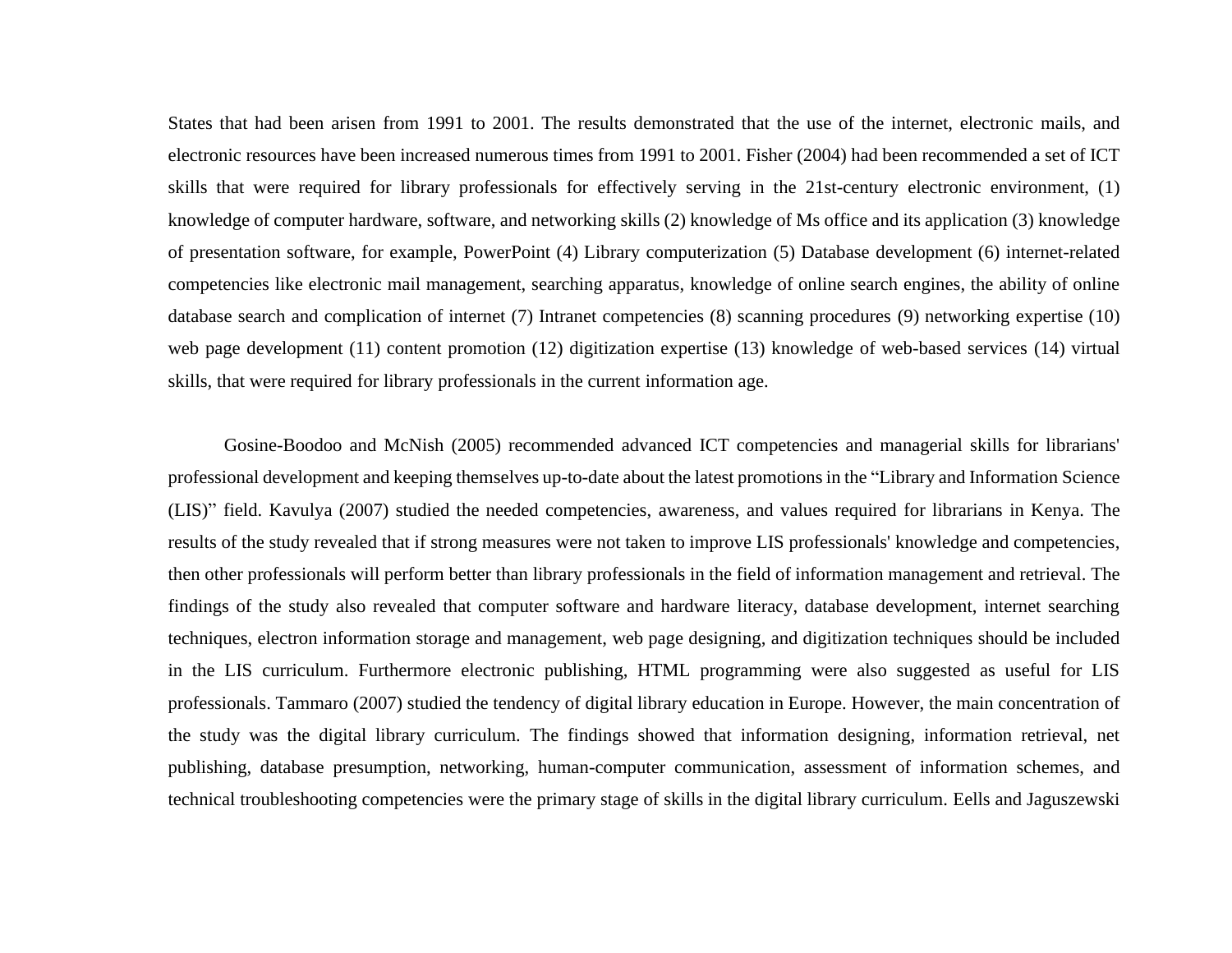(2008) surveyed Minnesota library professionals to find out gaps in their ICT skills. The author suggested a list of competencies in which the appropriate method of using desktop computers, file management, navigation for example appliance of the window, mouse, keyboard and so forth, application of printers, MS. Office use, e-mail, web browsing, calendaring, problem-solving, workstation computer maintenance, hardware, and local area network arrangement were included. Gerolimos and Konsta (2008) conducted a study to explore required competencies for library professionals in the modern information age. Data was collected from authentic websites of job advertisements in the U.K, Canada, Australia, and U. S. A. during 2006 and 2007. The findings of the study revealed that degree in the LIS, professionals experience; communication skills, and ICT competencies were highly needed for library professionals in the current information age. Mishra (2009) observed the current market requirement for ICT skills in various job advertisements of various universities/ institutions for library positions, in Khanpur, Uttar Pradesh, India. The study explored that networking; web development, project management, system development, and system application were the required ICT competencies for various library positions.

#### **Sources and Means of Acquiring ICT Skills**

Singh (1988) found that improving professional qualification, attending seminars and workshops participating in various LIS conferences by librarians were the main factors that promote the LIS profession. The researcher further suggested writing publications in library science and the development of skills by library professionals for the development of the LIS profession in India. Jani, Parekh, and Sen (1991) explored in a survey of librarians' perception for professional development, that LIS professionals should give special attention to self-awareness, and should do an extensive reading for professional development. Lawes (1996) revealed, that nature of the library profession, and required technology for the efficient performance of the job is continuously changing at a very fast speed. Moreover, library professionals do not possess all the competencies needed for the efficient performance of the job, therefore to cope with these emerging challenges training is needed for them. O'neill (1998)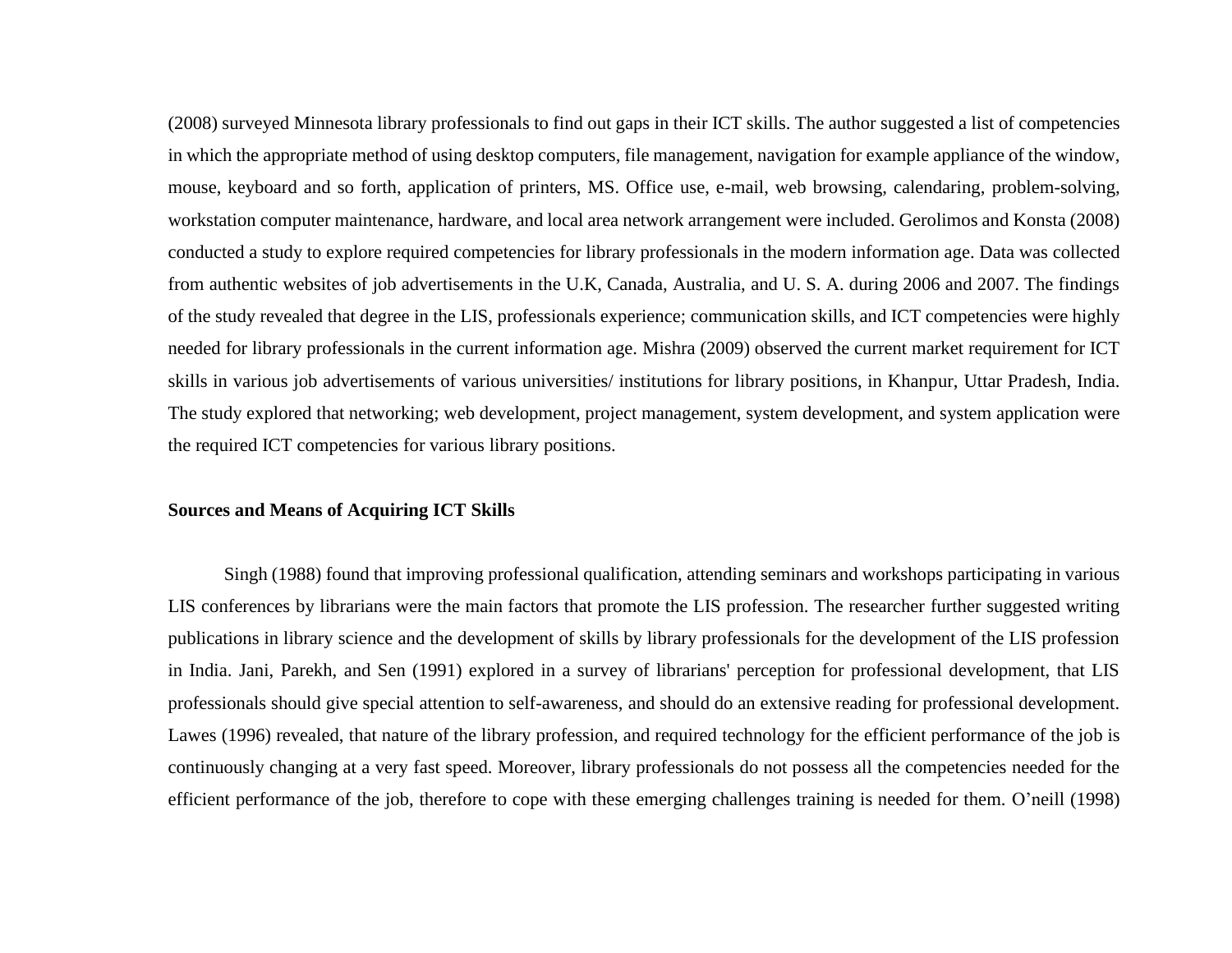observed the status of continuing educational programs among librarians serving in the acquisition department of the American school of library and information science. The results of the study declared a lack of continuing educational programs dealing with technical services. The author recommended that library professionals should actively participate in the continuing education programs as numerous library schools were offering continuing education programs through various technologies e.g. World Wide Web, videocassettes and satellite, etc. Marmion (1998) confirmed that producing ICT expert library professionals was a vital challenge for library schools, as computers, electronic information, and communication technologies having a prime role in library routine operations. To cope with the challenge, the author suggested more and more training in ICT competencies for library professionals.

Ameen (2006) declared that for the development of ICT competencies to meet the challenges of the new electronic environment, better communication and knowledge sharing among library professionals were needed. Moarefzadeh and Dehkordi (2006) conducted a study to explore the training needs of library professionals in the University libraries of Iran. The study found that although library professionals were using the computer and other ICT resources in their routine duties, the majority of them lack appropriate skills. The authors recommended to cope with the emerging challenges of ICT librarians should provide constant in-house ICT training programs. Rasmussen (2006) conducted a study to find out ICT competencies required for future academic librarians serving in the electronic environment and to identify the gaps in their training. The author concluded that LIS education must provide practical experience in the organization of electronic resources and ICT resources should be included in the LIS curriculum. Mahmood and Khan (2007) measured the need for ICT training among academic librarians in Pakistan. The findings of the study declared that academic librarians felt the need for continuous ICT training for the promotion of their ICT competencies.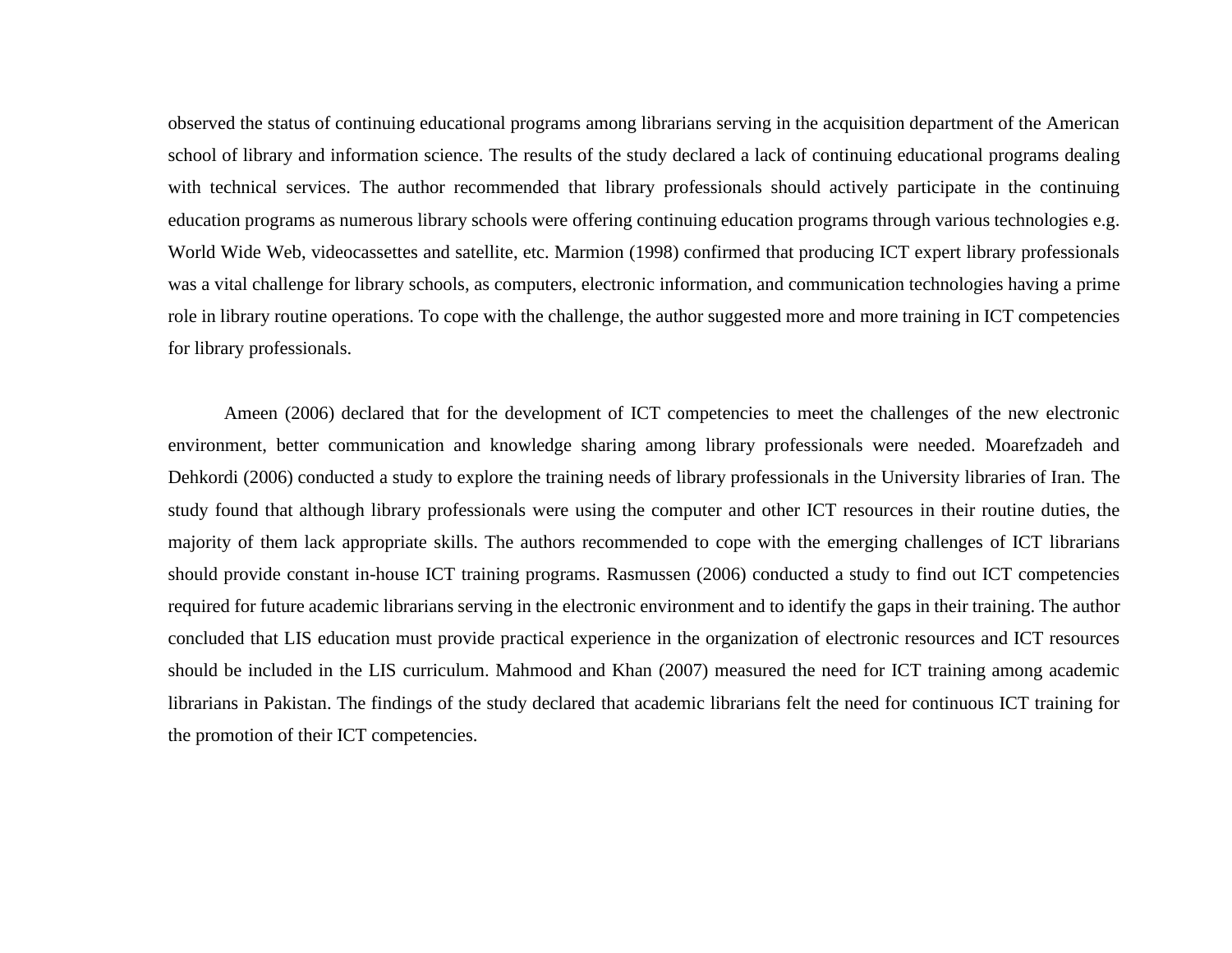#### **Problems Faced by Librarians during acquiring ICT Skills**

Adomi and Nwalo (2003) studied the status of Continuing Education Program (CEP) in the Delta state of Nigeria and found that insufficient ICT resources, lack of self-inspiration, organizational encouragement, and economic problems were the main hurdles for library practitioners in Continuing Education Program (CEP). The study recommended that if the employing organization was not able to support Continuing Education Program (CEP) of library professionals then library professionals at their own expense should continue their CEP. Furthermore, library associations should develop clear-cut programs in connection with CEP for library professionals. Minishi-Majanja (2003) pointed out that lack of ICT competent staff, low students, lack of competent ICT teachers, and limited access to computers are some common problems to ICT education in the LIS programs. Babu et al. (2007) conducted a study to explore the ICT literacy among library professionals in the engineering educational institutions in Tamil Nadu and found that work overload was the major obstacle for librarians in acquiring ICT skills, furthermore, he also identified that negative attitude of higher authorities and limited opportunities were also major problems in second and third rank for library professionals in the promotion of their ICT competencies. Satpathy and Maharana (2011) identified that work burden, inadequate service training provision, lack of sufficient infrastructure facilities in the library, negative attitude of higher authorities, and personal inabilities were the prominent problems in the acquiring of ICT competencies for library professionals serving in the engineering institutions of Orissa, India. The same problems were also found by Thanuskodi (2011) while exploring ICT competencies among library professionals serving in the engineering college libraries of Tamil Nadu.

## **METHODOLOGY**

The methodology is the main part of any research study. The methodology is a process to define that how and from where the researcher collected the data to attain the objectives of the current research. Research design gives information about research techniques used in the research study. The researcher discussed research design, survey research method, and population and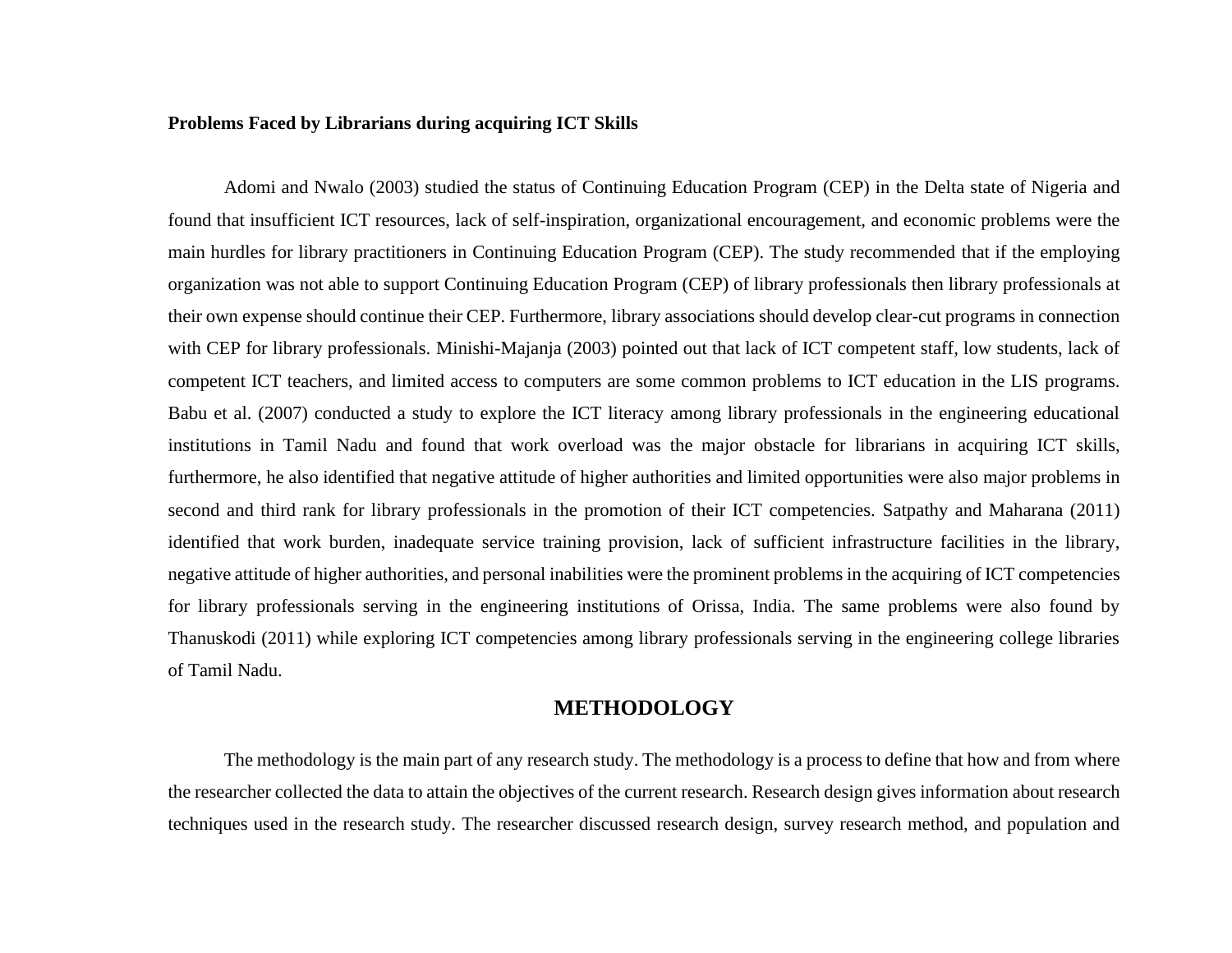sampling of this study, questionnaire, pilot testing, reliability of the research instrument, how to gather data from respondents of this study, and analysis of received data in this chapter.

#### **Research Design**

The "research design" is an essential part of any research study. The "research design" is an essential component of any study. A "research design" is pre-planning to obtain the research objectives of the research study. Kothari (2004) stated that "A research design is the arrangement of conditions for collection and analysis of data in a manner that aims to combine relevance to the research purpose with economy in procedure". Young and Schmid (1949) said that "The reasonable, organized planning and guiding a part of research is called research design". Two research approaches are usually used in social sciences forgets the answers to the research questions; one is quantitative and the second is qualitative research approach. In the quantitative research approach, the usual data collects through a questionnaire and analysis in numbers, and check the generality, while qualitative is the more in-depth study which is usually based on interviews. Sometimes both studies are used in a research study which is called mix method study. The quantitative research approach was applied in this research by the researchers.

#### **Specific Research Method**

A survey is a brief conversation through a questionnaire or interview with individuals (respondents) about a precise topic. The survey method is a way to collect the data from respondents of the study and is usually based on questionnaires and interviews. Dad and Khan (2012) explained that "a survey can be anything from a short paper and pencil feedback form to an intensive one-on-one in-depth interview". Survey research is a way to gather data from a huge population. This study used the survey method for the reason of data get-together.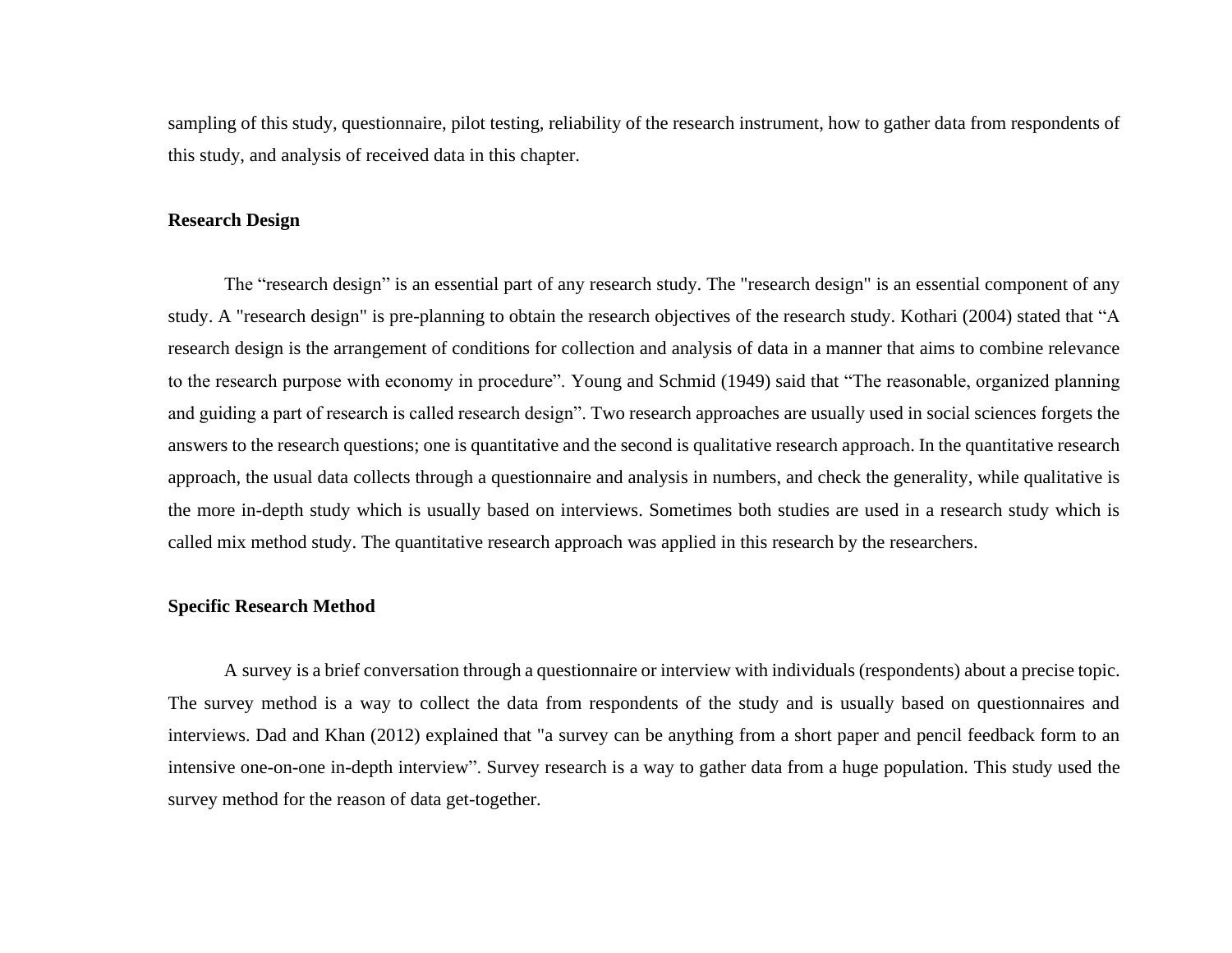#### **Population**

The population is a total aggregate of persons who are under-investigation is called population. The well-known writer Powell (2004) defines it as, "any set of individuals or items that owns at least one mutual characteristic". University libraries of South Punjab, Pakistan were the population in the current study.

#### **Sampling Technique and Size**

A sample is a sub-unit of the population that is under inquiry via any research project. Goode and Hatt (1952) stated that the "sample is the representative of the population of the study". Probability and non-probability sample techniques are being used in social sciences. Convenience sampling is a type of non-probability sampling. The convenience sampling technique is the best choice where the size of the population is very large and difficult to reach all the respondents of the study. Required data were gathered from Twenty-One HEC Recognized Universities of South Punjab.

#### **Data Collection Instrument**

The researchers didn't find any research instrument which was able to attain the objectives of the current research. Therefore, it was decided to create a questionnaire according to the objective of the current study after the detailed discussion between the researcher and supervisor. In light of an in-depth questionnaire, the questionnaire was developed.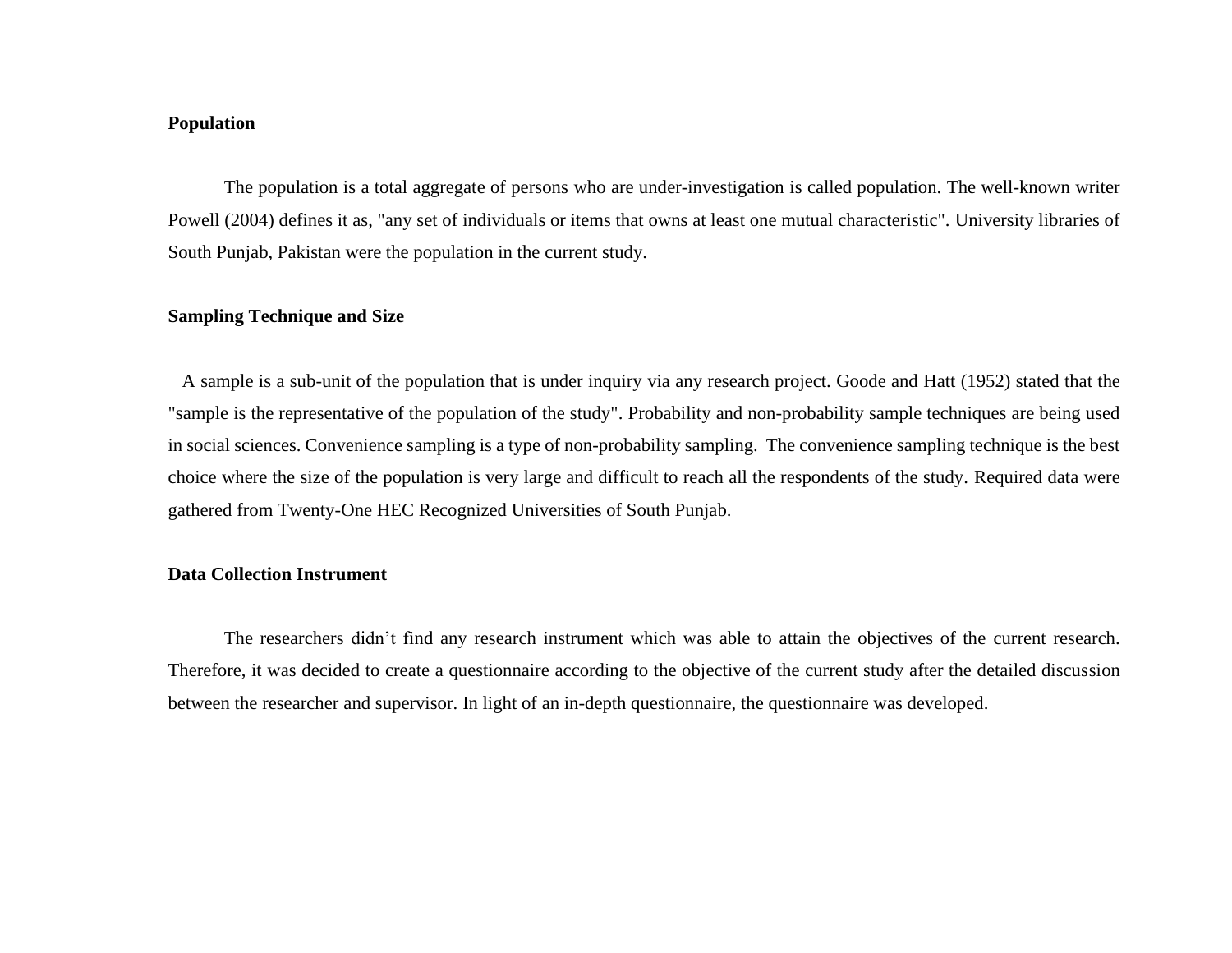#### **Expert Review**

Expert review is very essential especially when a researcher-developed questionnaire by self. Expert review is the finest system to verify the validity of a research instrument in quantitative research. Simon (2011) stated that "the experts of the field are the sole persons to review the instrument". The instrument was sent to two experts who had a huge knowledge about the field of library sciences. The experts review the instruments and suggested some valuable suggestions. All suggestions and recommendations received from experts were included in the research instrument.

#### **Reliability of the Instrument**

Cronbach Alpha Test was applied to check the reliability of the questionnaire. The alpha coefficient for challenges faced in acquiring ICT skills (30 statements) and performance of modules (12 statements) were 0.968 and 0.879 respectively.

### **Data Collection Procedure**

A structured research instrument was organized in MS word format. The questionnaire was distributed personally by the researchers. The response rate was satisfactory through the personal efforts of the researchers.

#### **Data Analysis**

Gathered data were analyzed through SPSS Software. Descriptive Statistics were applied to summarize the gathered data for interpretation.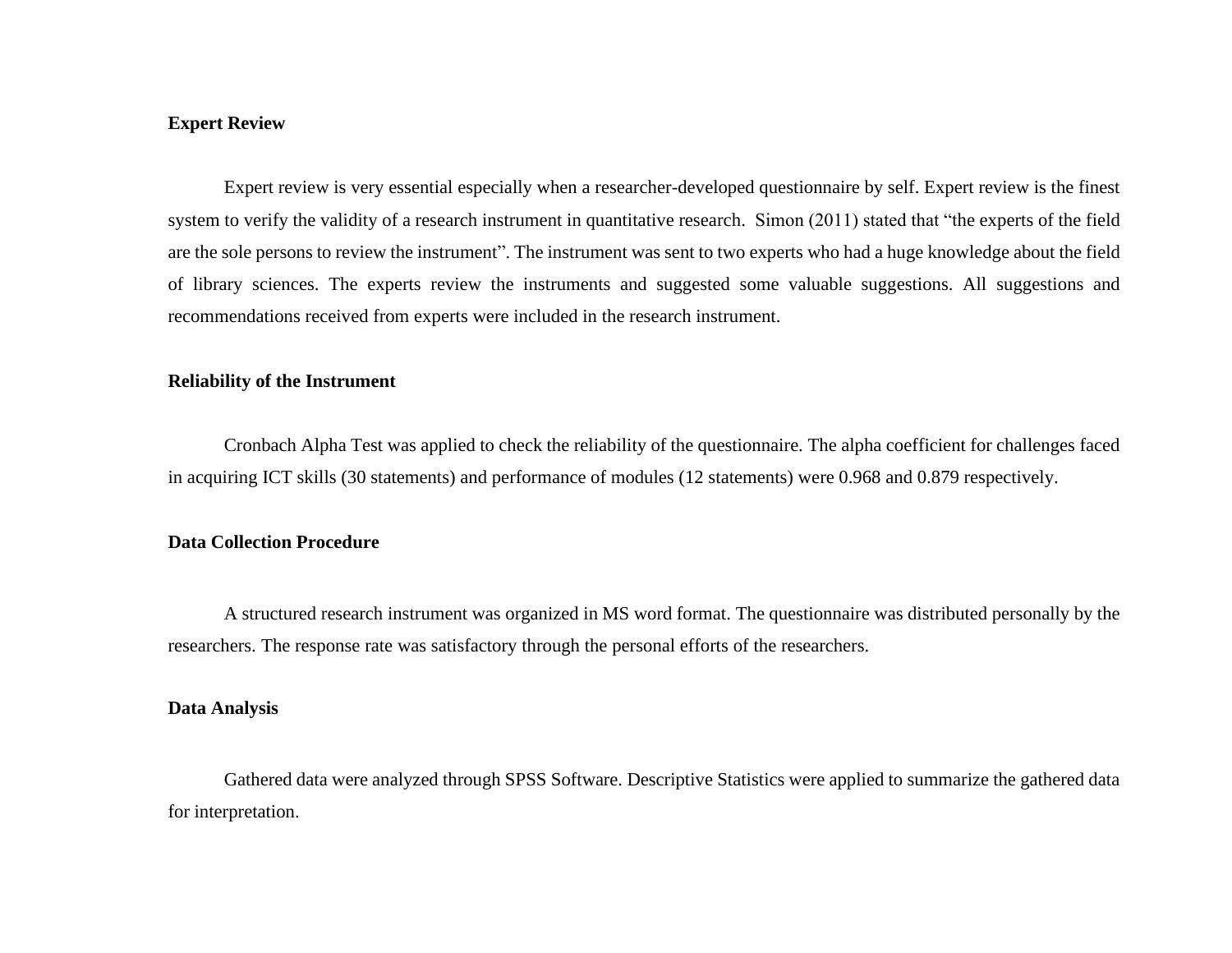## **DATA ANALYSIS AND INTERPRETATION**

#### **Sources/Methods for Adopting the ICT Competencies**

The findings (Table 1) demonstrated that ten statements got a mean > 4.00 while three statements got a mean > 3.00. The respondents were attending workshops/seminars (mean=4.32), training at the workplace (mean=4.21), attending workplace (mean=4.14), training by suppliers (mean=4.11), and tele/video conferencing (mean=4.09), LIS schools (mean=4.08). The respondents were also getting competencies in ICT through self-study (mean=4.04), tours of other institutions (mean=4.04).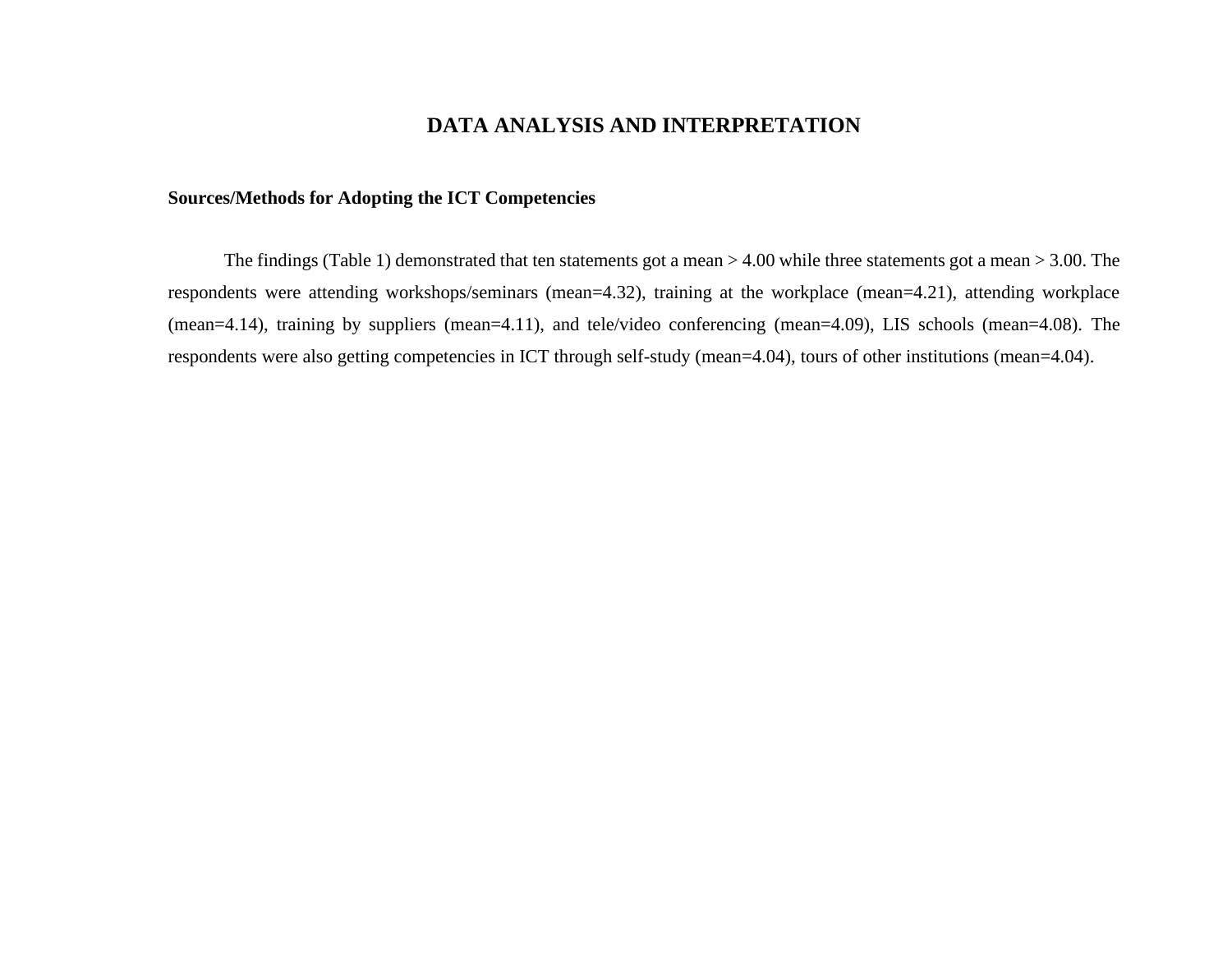| Table 1                                           |
|---------------------------------------------------|
| Source for Adopting the ICT Competencies $(N=71)$ |

| Sr.                    | Statement                       |        | <b>Strongly Agree</b> |                  | Agree |                | Neutral |                | Disagree |                | Strongly | Mean | Std. | Rank           |
|------------------------|---------------------------------|--------|-----------------------|------------------|-------|----------------|---------|----------------|----------|----------------|----------|------|------|----------------|
| no                     |                                 |        |                       |                  |       |                |         |                |          |                | Disagree |      |      |                |
|                        |                                 | $\int$ | $\%$                  | $\boldsymbol{F}$ | $\%$  | $\overline{F}$ | $\%$    | $\overline{F}$ | $\%$     | $\int$         | $\%$     |      |      |                |
| $\mathbf{i}$           | Attending<br>workshops/seminars | 42     | 59.2                  | 18               | 25.4  | 6              | 8.5     | $\overline{2}$ | 2.8      | 3              | 4.2      | 4.32 | 1.03 | $\mathbf{1}$   |
| $\overline{ii}$ )      | Training at work                | 34     | 47.9                  | 25               | 35.2  | 5              | 7.0     | $\overline{7}$ | 9.9      | $00\,$         | $00\,$   | 4.21 | 0.95 | $\overline{2}$ |
| iii)                   | Attending<br>workplace          | 35     | 49.3                  | 19               | 26.8  | 11             | 15.5    | $\overline{4}$ | 5.6      | $\overline{2}$ | 2.8      | 4.14 | 1.05 | $\overline{3}$ |
| iv)                    | Training                        | 30     | 42.3                  | 21               | 29.6  | 19             | 26.8    | $\mathbf{1}$   | 1.4      | $00\,$         | $00\,$   | 4.11 | 0.90 | 4              |
| V)                     | video conferencing<br>method    | 35     | 49.3                  | 21               | 29.6  | 6              | 8.5     | 5              | 7.0      | $\overline{4}$ | 5.6      | 4.09 | 1.17 | 5              |
| $\overline{\text{vi}}$ | LIS schools                     | 34     | 47.9                  | 22               | 31.0  | $\overline{4}$ | 5.6     | 9              | 12.7     | $\overline{2}$ | 2.8      | 4.08 | 1.14 | 6              |
| vii)                   | Self-Study                      | 23     | 32.4                  | 37               | 52.1  | $\overline{2}$ | 2.8     | 9              | 12.7     | $00\,$         | $00\,$   | 4.04 | 0.93 | $\overline{7}$ |
| viii)                  | <b>Tours</b>                    | 31     | 43.7                  | 26               | 36.6  | 5              | 7.0     | $\overline{4}$ | 5.6      | 5              | 7.0      | 4.04 | 1.17 | 8              |
| ix)                    | Formal education                | 26     | 36.6                  | 32               | 45.1  | 3              | 4.2     | $\overline{7}$ | 9.9      | 3              | 4.2      | 4.00 | 1.09 | 9              |
| $\mathbf{x})$          | Through colleagues              | 26     | 36.6                  | 31               | 43.7  | 3              | 4.2     | 8              | 11.3     | 3              | 4.2      | 3.97 | 1.12 | 10             |
| xi)                    | Informal education              | 15     | 21.1                  | 18               | 25.4  | 27             | 38.0    | $\overline{4}$ | 5.6      | 7              | 9.9      | 3.42 | 1.17 | 11             |
| xii)                   | Web-based tutorials             | 27     | 38.0                  | 29               | 40.8  | $\overline{4}$ | 5.6     | 6              | 8.5      | 5              | 7.0      | 3.94 | 1.19 | 12             |
| xiii)                  | Computer/IT books               | 29     | 40.8                  | 25               | 35.2  | $\overline{3}$ | 4.2     | 11             | 15.5     | 3              | 4.2      | 3.92 | 1.21 | 13             |
|                        |                                 |        |                       |                  |       |                |         |                |          |                |          |      |      |                |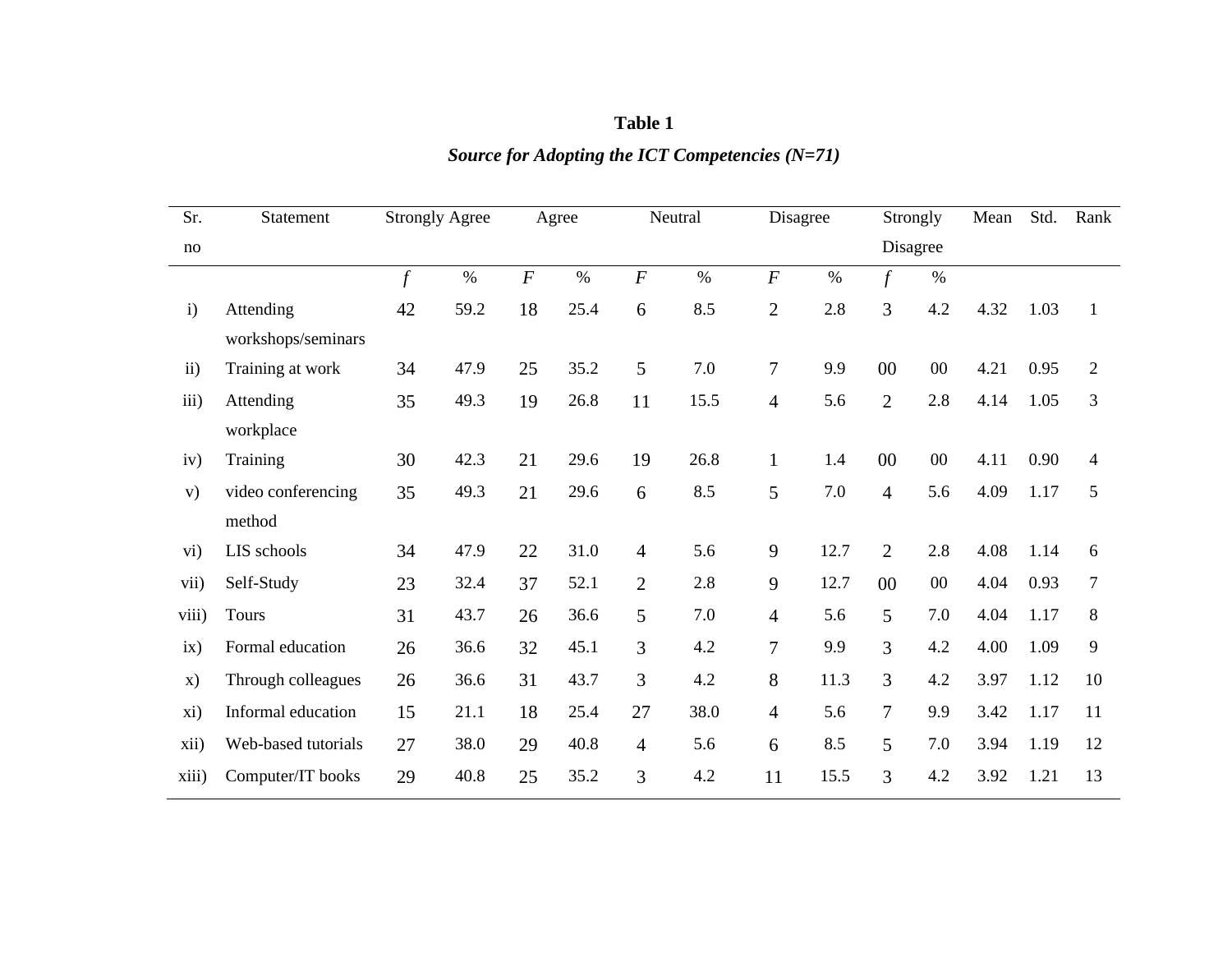## **Sources for Adopting the ICT Competencies between Public and Private Sectors**

The results (Table 2) showed that the opinions of public and private sector librarians were not statistically significant on sources/methods for adopting the ICT competencies.

| " $Sr.#$ "    | "Statements"                   |      | "Public University"<br>$(n=42)$ " |      | "Private"<br>University<br>$(n=29)$ " | " $t-(n=71)$ " | "t-test Sig<br>(2tailed)" |
|---------------|--------------------------------|------|-----------------------------------|------|---------------------------------------|----------------|---------------------------|
|               |                                | Mean | <b>SD</b>                         | Mean | SD                                    |                |                           |
| $\mathbf{i}$  | Formal education               | 3.88 | 1.17                              | 4.17 | 0.96                                  | $-1.10$        | 0.27                      |
| $\mathbf{ii}$ | Informal education             | 3.35 | 1.14                              | 3.51 | 1.24                                  | $-0.56$        | 0.57                      |
| iii)          | Through colleagues             | 3.90 | 1.24                              | 4.06 | 0.92                                  | $-0.63$        | 0.52                      |
| iv)           | Training by Suppliers          | 4.11 | 0.88                              | 4.10 | 0.93                                  | 0.07           | 0.94                      |
| V)            | Self-Study                     | 3.92 | 1.02                              | 4.20 | 0.77                                  | $-1.24$        | 0.21                      |
| vi)           | Training at workplace          | 4.26 | 1.03                              | 4.13 | 0.83                                  | 0.53           | 0.59                      |
| vii)          | Attending workplace            | 4.11 | 1.06                              | 4.17 | 1.07                                  | $-0.20$        | 0.83                      |
| viii)         | Attending workshops/seminars   | 4.30 | 1.09                              | 4.34 | 0.97                                  | $-0.14$        | 0.88                      |
| ix)           | LIS schools                    | 4.16 | 1.10                              | 3.96 | 1.20                                  | 0.72           | 0.47                      |
| X)            | Tours of other institutions    | 4.07 | 1.11                              | 4.00 | 1.28                                  | 0.25           | 0.80                      |
| xi)           | Tele/video conferencing method | 4.02 | 1.31                              | 4.20 | 0.94                                  | $-0.64$        | 0.52                      |
| xii)          | Web-based tutorials            | 3.97 | 1.17                              | 3.89 | 1.23                                  | 0.27           | 0.78                      |
| xiii)         | Computer/IT books              | 3.95 | 1.24                              | 3.89 | 1.17                                  | 0.19           | 0.85                      |

*Sources/methods for adopting the ICT competencies between public and private sectors (N=71)*

**Table 2**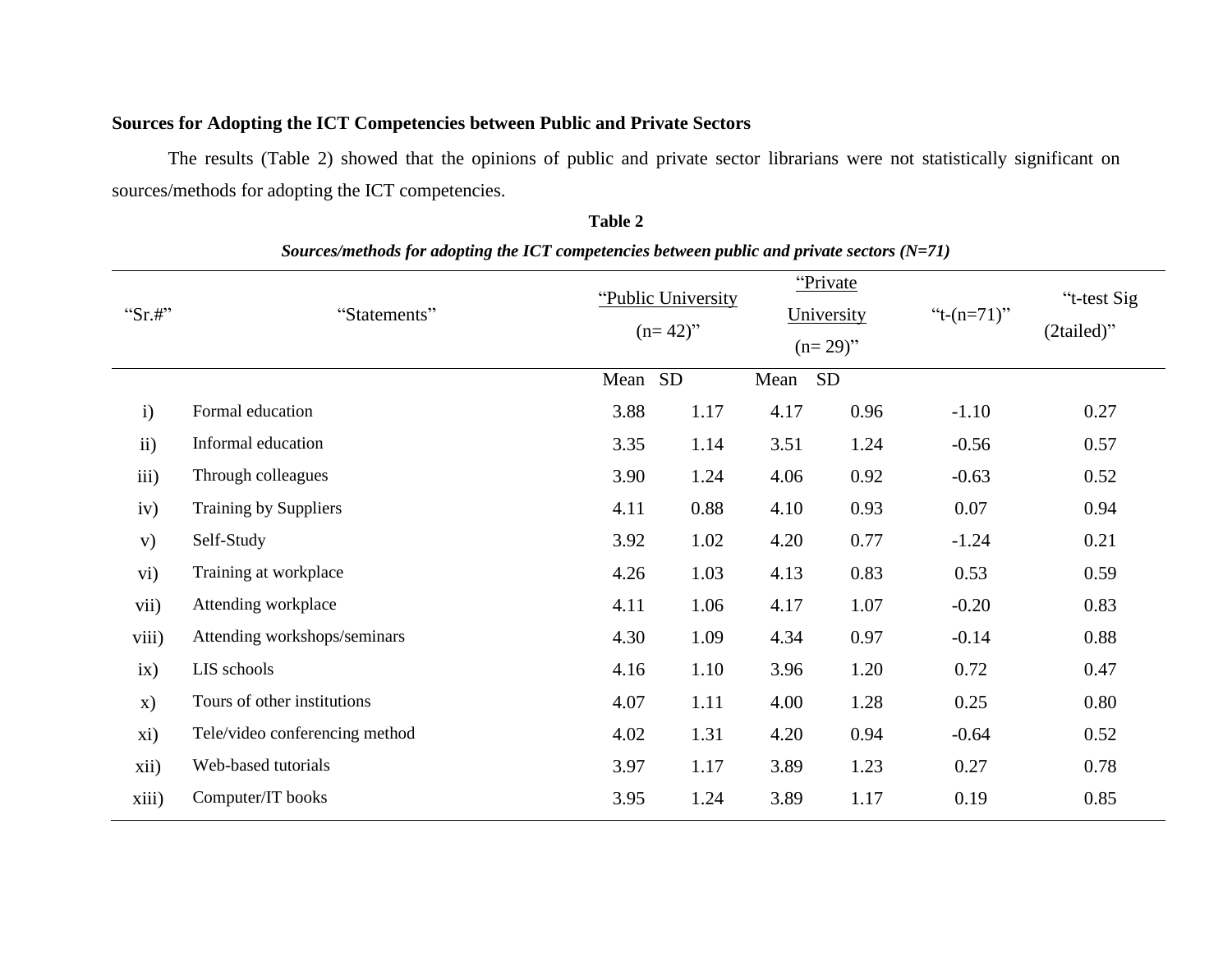#### **Problems Faced in Acquiring ICT Competencies**

The results (Table 3) showed that fourteen statements got a mean > 4.00 and three statements got a mean > 3.00. The librarians were agreed that tight working schedule (mean=4.36), Lack of scope for library professionals due to ICT applications (mean=4.25), lack of initiative from associations (mean=4.22), limited opportunities (mean=4.16), and Lack of power interruption of electricity (mean=4.11) were the major problems during the acquiring competencies in ICT.

| Sr.           | Statement                                                                                           |                  | Strongly |    | Agree |                | Neutral |                | Disagree |        | Strongly | Mean | Std. | Rank         |
|---------------|-----------------------------------------------------------------------------------------------------|------------------|----------|----|-------|----------------|---------|----------------|----------|--------|----------|------|------|--------------|
| no            |                                                                                                     |                  | Agree    |    |       |                |         |                |          |        | Disagree |      |      |              |
|               |                                                                                                     | $\boldsymbol{F}$ | $\%$     |    | $\%$  | $\mathbf{f}$   | %       |                | $\%$     | f      | $\%$     |      |      |              |
| $\mathbf{i}$  | Tight working schedule                                                                              | 39               | 54.9     | 21 | 29.6  | 9              | 12.7    | $\overline{2}$ | 2.8      | $00\,$ | $00\,$   | 4.36 | 0.81 | $\mathbf{1}$ |
| $\mathbf{ii}$ | Lack of scope for library<br>professionals due to ICT<br>applications                               | 37               | 52.1     | 24 | 33.8  | 1              | 1.4     | 9              | 12.7     | $00\,$ | $00\,$   | 4.25 | 0.99 | 2            |
| iii)          | Lack of initiative from<br>professional associations to<br>conduct specialized training<br>programs | 41               | 57.7     | 18 | 25.4  | $\overline{4}$ | 5.6     | 3              | 4.2      | 5      | 7.0      | 4.22 | 1.18 | 3            |
| iv)           | Limited opportunities                                                                               | 41               | 57.7     | 16 | 22.5  |                | 1.4     | 11             | 15.5     | 2      | 2.8      | 4.16 | 1.20 | 4            |

**Table 3** *Problems Faced in Acquiring ICT Competencies (N=71)*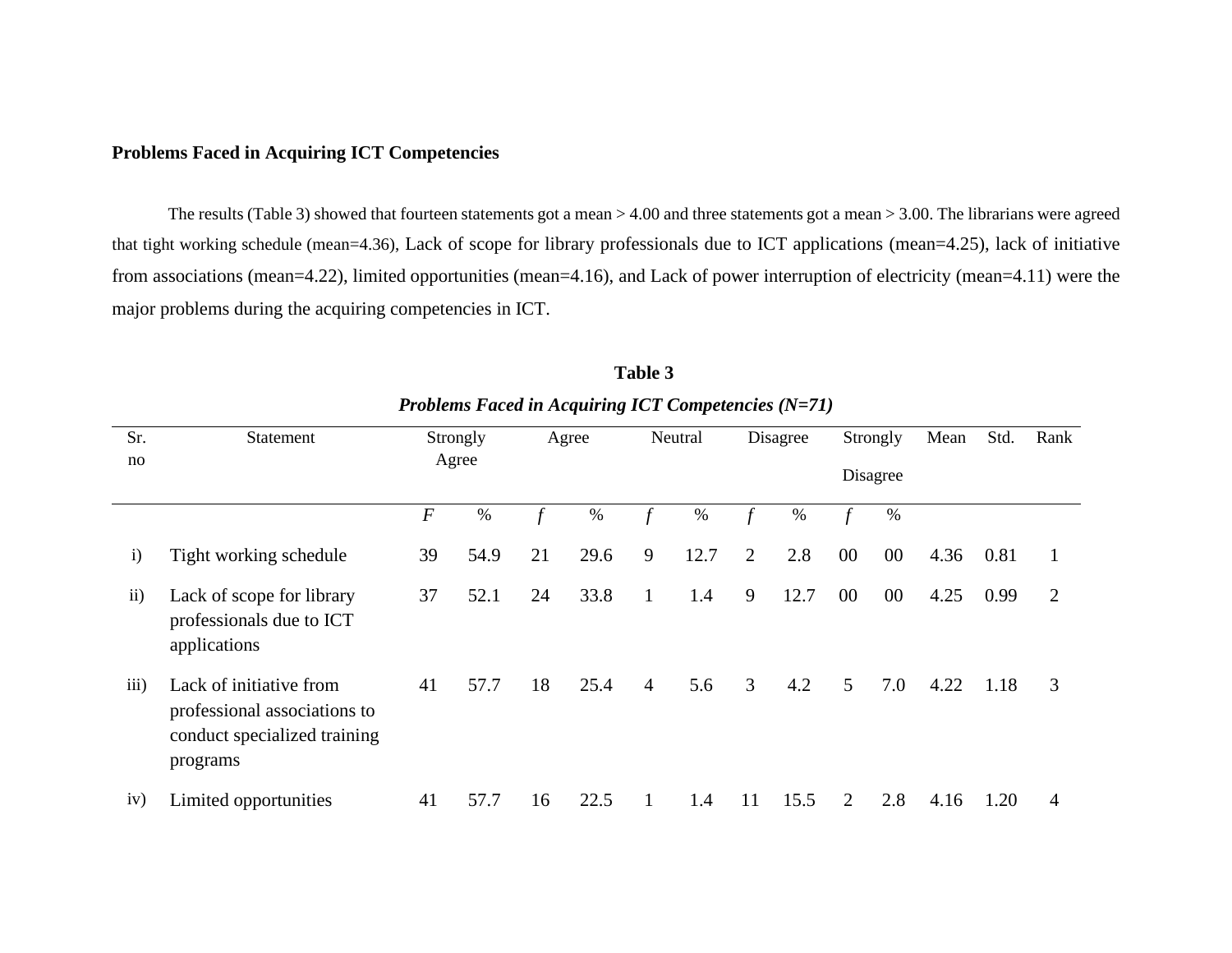| V)    | Lack of power interruption of<br>electricity                                                      | 34 | 47.9 | 16 | 22.5 | 18 | 25.4   | $\mathbf{1}$   | 1.4  | $\overline{2}$ | 2.8      | 4.11 | 1.02 | 5  |
|-------|---------------------------------------------------------------------------------------------------|----|------|----|------|----|--------|----------------|------|----------------|----------|------|------|----|
| vi)   | Library professionals are not<br>interested to learn ICT                                          | 35 | 49.3 | 17 | 23.9 | 8  | 11.3   | 11             | 15.5 | $00\,$         | 00       | 4.07 | 1.11 | 6  |
| vii)  | A higher authority is not<br>interested to send their<br>librarian to upgrade their ICT<br>skills | 36 | 50.7 | 19 | 26.8 | 5  | 7.0    | 6              | 8.5  | 5              | 7.0      | 4.05 | 1.25 | 7  |
| viii) | <b>Lack of Computers</b>                                                                          | 37 | 52.1 | 10 | 14.1 | 14 | 19.7   | 10             | 14.1 | $00\,$         | 00       | 4.04 | 1.13 | 8  |
| ix)   | Lack of coordination among<br>library staff                                                       | 33 | 46.5 | 19 | 26.8 | 9  | 12.7   | 9              | 12.7 | $\mathbf{1}$   | 1.4      | 4.04 | 1.11 | 9  |
| X)    | Personal inabilities                                                                              | 31 | 43.7 | 22 | 31.0 | 11 | 15.5   | 4              | 5.6  | 3              | 4.2      | 4.04 | 1.10 | 10 |
| xi)   | Lack of sufficient staff in the<br>library                                                        | 36 | 50.7 | 14 | 19.7 | 12 | 16.9   | $\overline{4}$ | 5.6  | 5              | 7.0      | 4.01 | 1.24 | 11 |
| xii)  | Financial problems                                                                                | 32 | 45.1 | 28 | 39.4 | 00 | $00\,$ | $\mathbf{1}$   | 1.4  | 10             | 14.<br>1 | 4.00 | 1.34 | 12 |
| xiii) | Lack of internet                                                                                  | 35 | 49.3 | 12 | 16.9 | 13 | 18.3   | 11             | 15.5 | $00\,$         | 00       | 4.00 | 1.14 | 13 |
| xiv)  | Poor in-service training<br>provision                                                             | 30 | 42.3 | 23 | 32.4 | 12 | 16.9   | 00             | 00   | 6              | 8.5      | 4.00 | 1.17 | 14 |
| XV)   | Lack of written continuing<br>professional development<br>activities policies                     | 39 | 54.9 | 10 | 14.1 | 10 | 14.1   | 6              | 8.5  | 6              | 8.5      | 3.98 | 1.34 | 15 |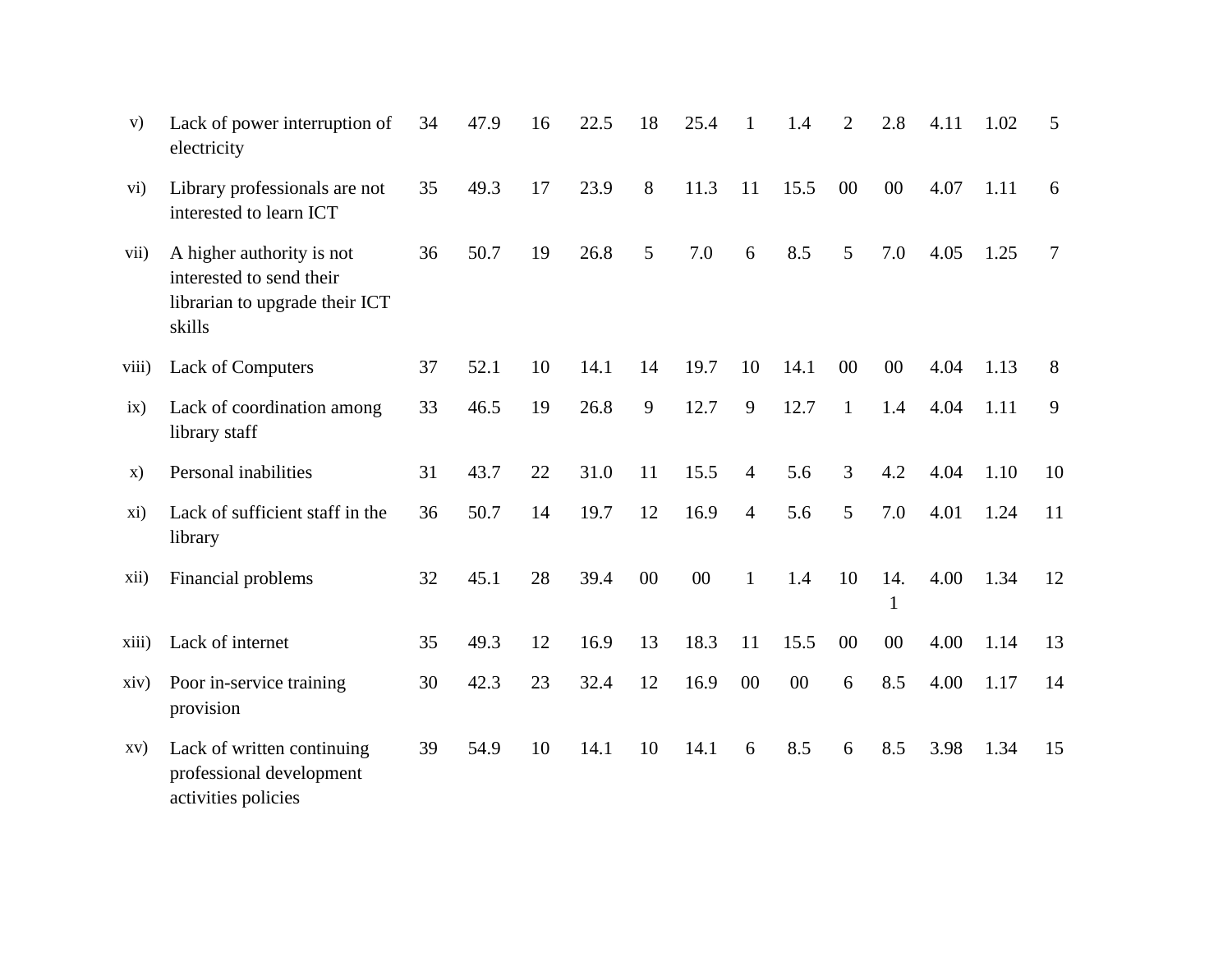| xvi) | Inadequate continuing<br>professional development<br>activities | 32 | 45.1 | 10 | 14.1 | 20 | 28.2 9       | 12.7 | $00\,$          | 00 3.91 1.11  | -16 |
|------|-----------------------------------------------------------------|----|------|----|------|----|--------------|------|-----------------|---------------|-----|
|      | xvii) Fear of ICT applications                                  | 31 | 43.7 | 10 | 14.1 | 17 | 23.9 12 16.9 |      | $\sim$ 1 $\sim$ | 1.4 3.81 1.21 |     |

## **Problems Faced in Acquiring ICT Competencies with Respect to Sectors**

The results (Table 4) showed that the opinions of public and private sector librarians were statistically significant for one statement. The results revealed that the respondents of private sectors' libraries were significantly agreed that higher authority is not interested to send their librarian to upgrade their ICT skills *(p=0.05).*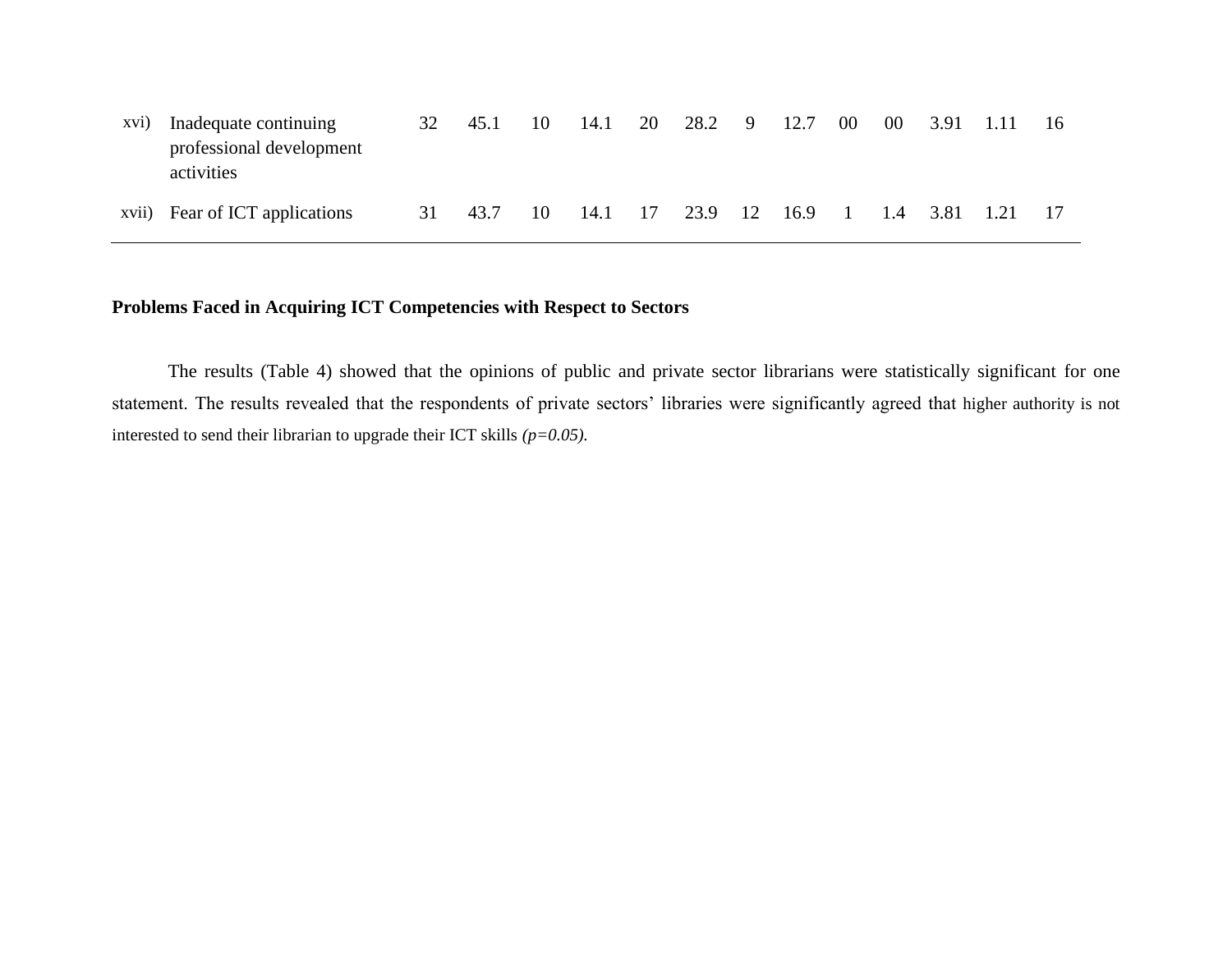|               |                                                       |         |                    |      | "Private"  |                |             |
|---------------|-------------------------------------------------------|---------|--------------------|------|------------|----------------|-------------|
| " $Sr.#$ "    | "Statements"                                          |         | "Public University |      | University | " $t-(n=71)$ " | "t-test Sig |
|               |                                                       |         | $(n=42)$ "         |      | $(n=29)$ " |                | (2tailed)"  |
|               |                                                       | Mean SD |                    | Mean | <b>SD</b>  |                |             |
| $\mathbf{i}$  | Financial problems                                    | 3.95    | 1.36               | 4.06 | 1.33       | $-0.35$        | 0.72        |
| $\mathbf{ii}$ | Tight working schedule                                | 4.33    | 0.75               | 4.41 | 0.90       | $-0.40$        | 0.68        |
| iii)          | Library professionals are not interested to learn ICT | 3.88    | 1.23               | 4.34 | 085        | $-1.87$        | $-0.46$     |
| iv)           | A higher authority is not interested to send their    | 3.83    | 1.39               | 4.37 | 0.94       | $-1.96$        | 0.05        |
|               | librarian to upgrade their ICT skills.                |         |                    |      |            |                |             |
| V)            | Limited opportunities                                 | 4.04    | 1.30               | 4.34 | 1.04       | $-1.02$        | 0.31        |
| $\rm vi)$     | Lack of sufficient staff in the library               | 3.85    | 1.33               | 4.24 | 1.09       | $-1.28$        | 0.20        |
| vii)          | Lack of written continuing professional development   | 3.78    | 1.44               | 4.27 | 1.16       | $-1.52$        | 0.13        |
|               | activities policies                                   |         |                    |      |            |                |             |
| viii)         | Inadequate continuing professional development        | 3.90    | 1.10               | 3.93 | 1.16       | $-0.97$        | 0.92        |
|               | activities                                            |         |                    |      |            |                |             |
| ix)           | Lack power interruption of electricity                | 4.11    | 1.06               | 4.10 | 0.97       | 0.06           | 0.95        |
| $\mathbf{x})$ | Lack of Computers                                     | 4.07    | 1.17               | 4.00 | 1.10       | 0.25           | 0.79        |
| xi)           | Lack of internet                                      | 4.02    | 1.17               | 3.96 | 1.11       | 0.20           | 0.83        |
| xii)          | Lack of coordination among library staff              | 4.02    | 1.15               | 4.06 | 1.06       | $-0.16$        | 0.86        |
| xiii)         | Personal inabilities                                  | 4.07    | 1.09               | 4.00 | 1.13       | 0.26           | 0.79        |
| xiv)          | Poor in-service training provision                    | 3.97    | 1.21               | 4.03 | 1.11       | $-0.20$        | 0.83        |

**Table 4** *Problems Faced in Acquiring ICT Competencies with Respect to Sectors (N=71)*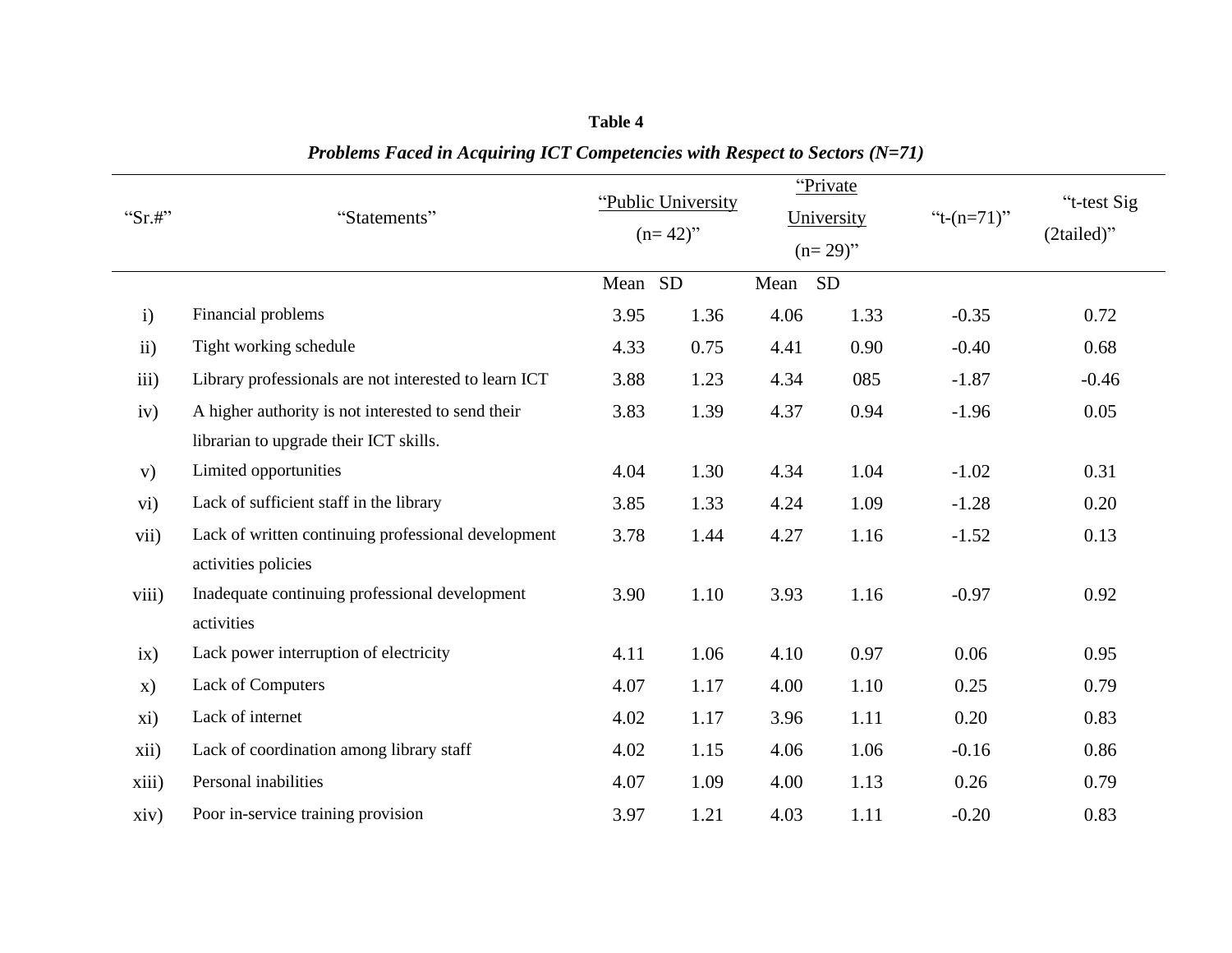| XV      | Fear of ICT applications                             | 3.80 | 1.19 | 3.82 | 1.25 | $-0.06$ | 0.95 |
|---------|------------------------------------------------------|------|------|------|------|---------|------|
| $XVI$ ) | Lack of initiative from professional associations to | 4.19 | 1.25 | 4.27 | 1.09 | $-0.29$ | 0.76 |
|         | conduct specialized training programs                |      |      |      |      |         |      |
| xvii)   | Lack of scope for library professionals due to ICT   | 4.16 | 1.03 | 4.37 | 0.94 | $-0.88$ | 0.38 |
|         | applications                                         |      |      |      |      |         |      |

## **ICT Resources Required Training for Promoting ICT Skills**

The findings (Table 5) demonstrated that a greater part of the respondents 64 (90.1%) were intended to get training in library automation software and 63 (88.7%) were in the evaluation of online information resources. The respondents were also interested in the training of Website, application software (MS Word, Excel, etc.), searching techniques and strategies, and library electronic tools (Electronic DDC, World Cat, etc.).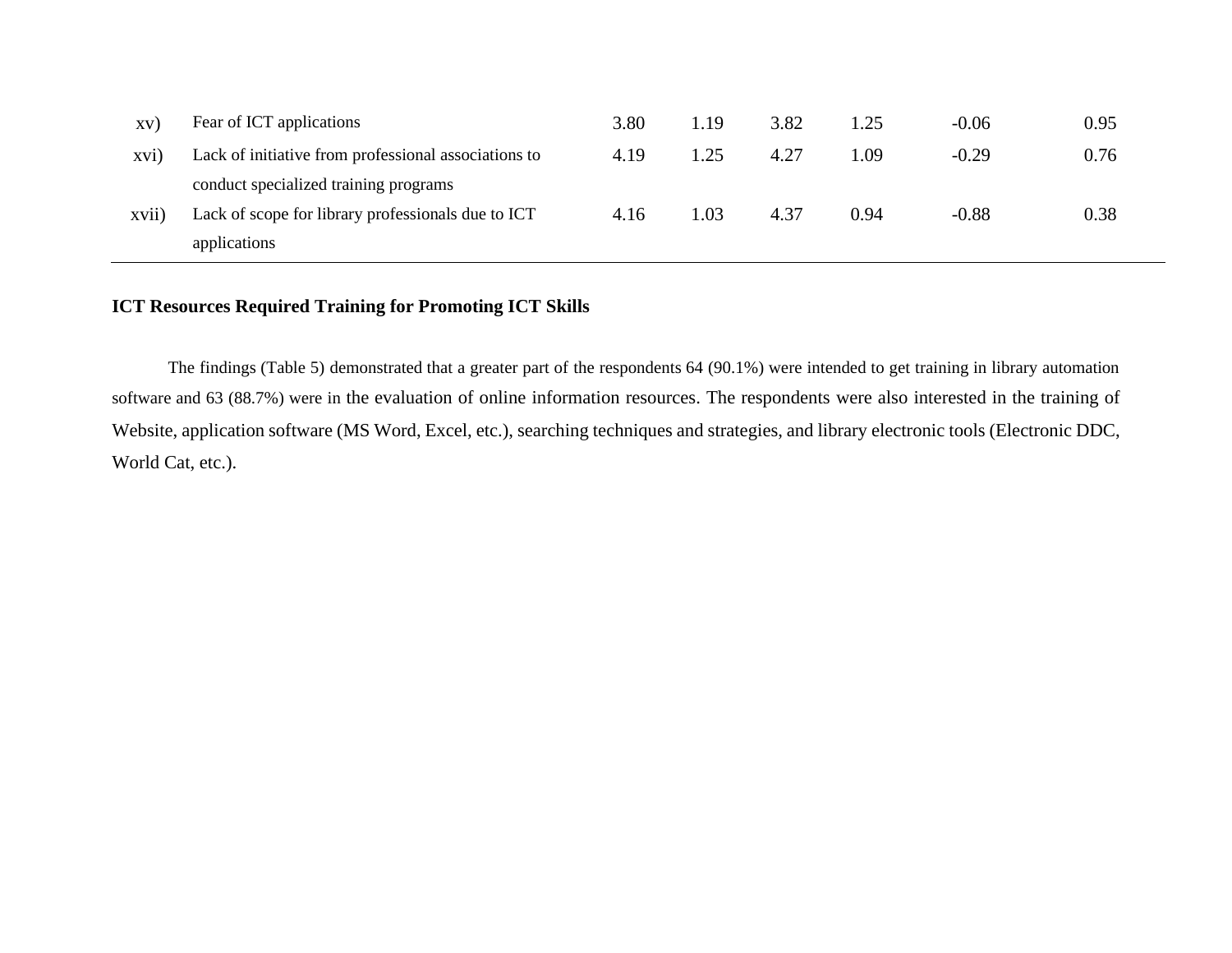## **Table 5**

# *ICT Resources Required Training for Promoting ICT Skills (71)*

| Sr. N         | <b>Statement</b>                 | Yes | $\%$ | N <sub>0</sub> | $\%$ |
|---------------|----------------------------------|-----|------|----------------|------|
| $\mathbf{i}$  | <b>Bibliographical Resources</b> | 54  | 76.1 | 17             | 23.9 |
| $\mathbf{ii}$ | <b>Online Catalog</b>            | 43  | 60.6 | 28             | 39.4 |
| iii)          | <b>E-Journals and Books</b>      | 43  | 60.6 | 28             | 39.4 |
| iv)           | <b>Internet Tools</b>            | 53  | 74.6 | 18             | 25.4 |
| V)            | Library automation software      | 64  | 90.1 | $\overline{7}$ | 9.9  |
| vi)           | Digital library software         | 48  | 67.6 | 23             | 32.4 |
| vii)          | Searching techniques and         | 51  | 71.8 | 20             | 28.2 |
|               | strategies                       |     |      |                |      |
| viii)         | <b>Social Networks</b>           | 54  | 76.1 | 17             | 23.9 |
| ix)           | <b>Application Software (MS)</b> | 57  | 80.3 | 14             | 19.7 |
|               | Word. Excel etc)                 |     |      |                |      |
| $\mathbf{x})$ | Website                          | 59  | 83.1 | 12             | 16.9 |
| xi)           | Evaluation of online information | 63  | 88.7 | 8              | 11.3 |
|               | resources                        |     |      |                |      |
| xii)          | Library Electronic Tools         | 50  | 70.4 | 21             | 29.6 |
|               | (Electronic DDC, World Cat,      |     |      |                |      |
|               | $etc.$ )                         |     |      |                |      |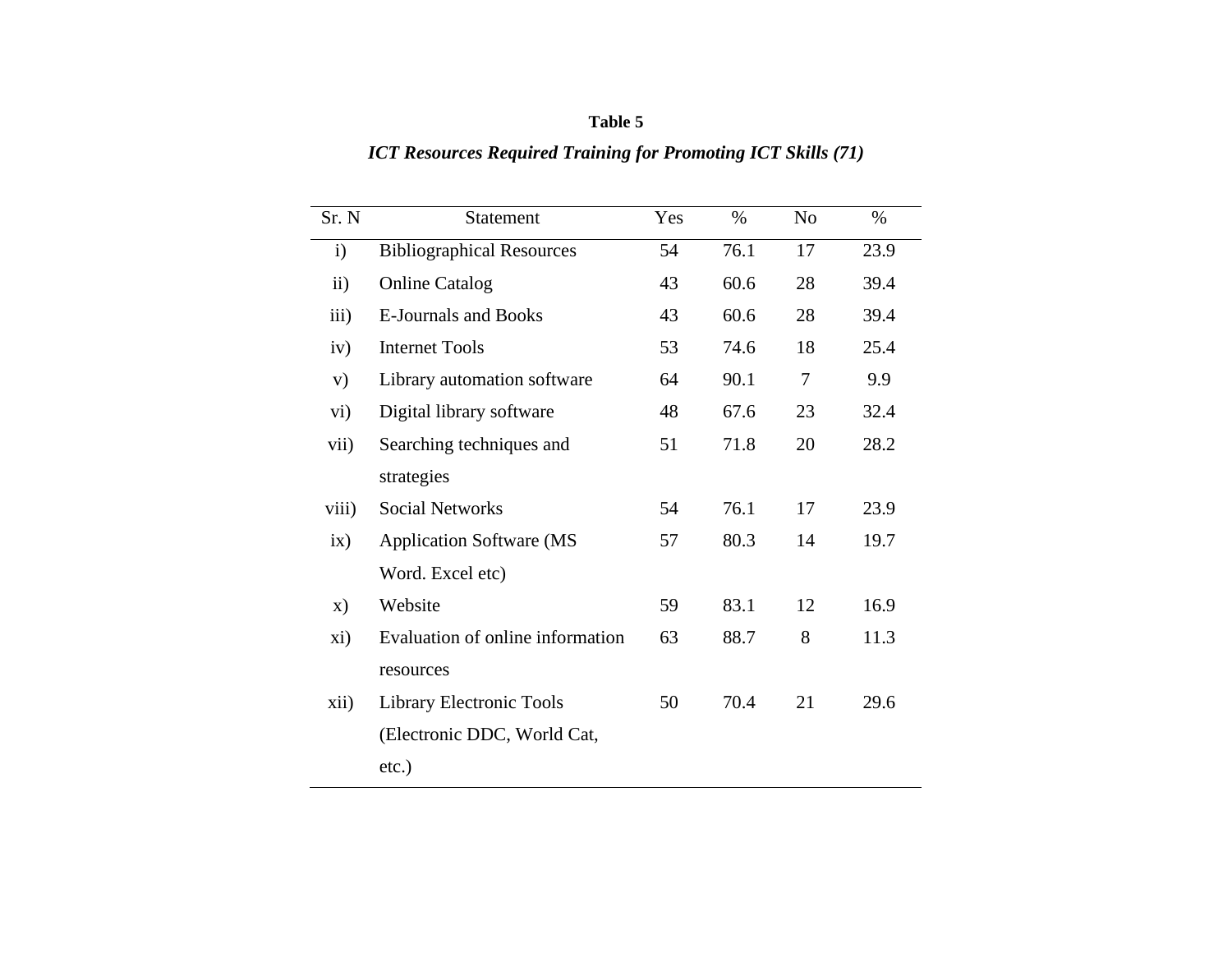## **CONCLUSION**

The study has discovered that respondents were getting competencies in ICT by the use of different methods/sources which included attended workshops/seminars, training at the workplace, training by suppliers. The respondents of South Punjab sectors' libraries used tele/video conferencing methods, LIS schools, self-study, and tours of other institutions for acquiring ICT skills. The respondents were using a different type of methods and sources for acquiring ICT skills, however, there were much need to conduct conference, seminars, and workshops with the passage of time to provide a platform to respondents for acquiring competencies in ICT.

The respondents faced a different types of problems during acquiring ICT competencies. The study discovered that respondents faced problems during acquiring ICT competencies included tight working schedules, lack of scope for library professionals due to ICT applications, lack of initiative from professional associations to conduct specialized training programs. The respondents of South Punjab sectors' libraries were also faced limited opportunities, lack of power interruption of electricity, library professionals are not interested to learn ICT, and higher authority is not interested to send their librarian to upgrade their ICT skills during acquiring competencies in ICT.

The respondents were asked which type of resource they need to get competencies. The study has found that respondents of south Punjab sectors' libraries were agreed that they need to get training in bibliographical resources, online catalogs, E-journals, internet tools, library automation software, and digital library software. The respondents were also intended to get training in searching techniques and strategies, social networks, and application software (MS Word, MS Excel, etc.).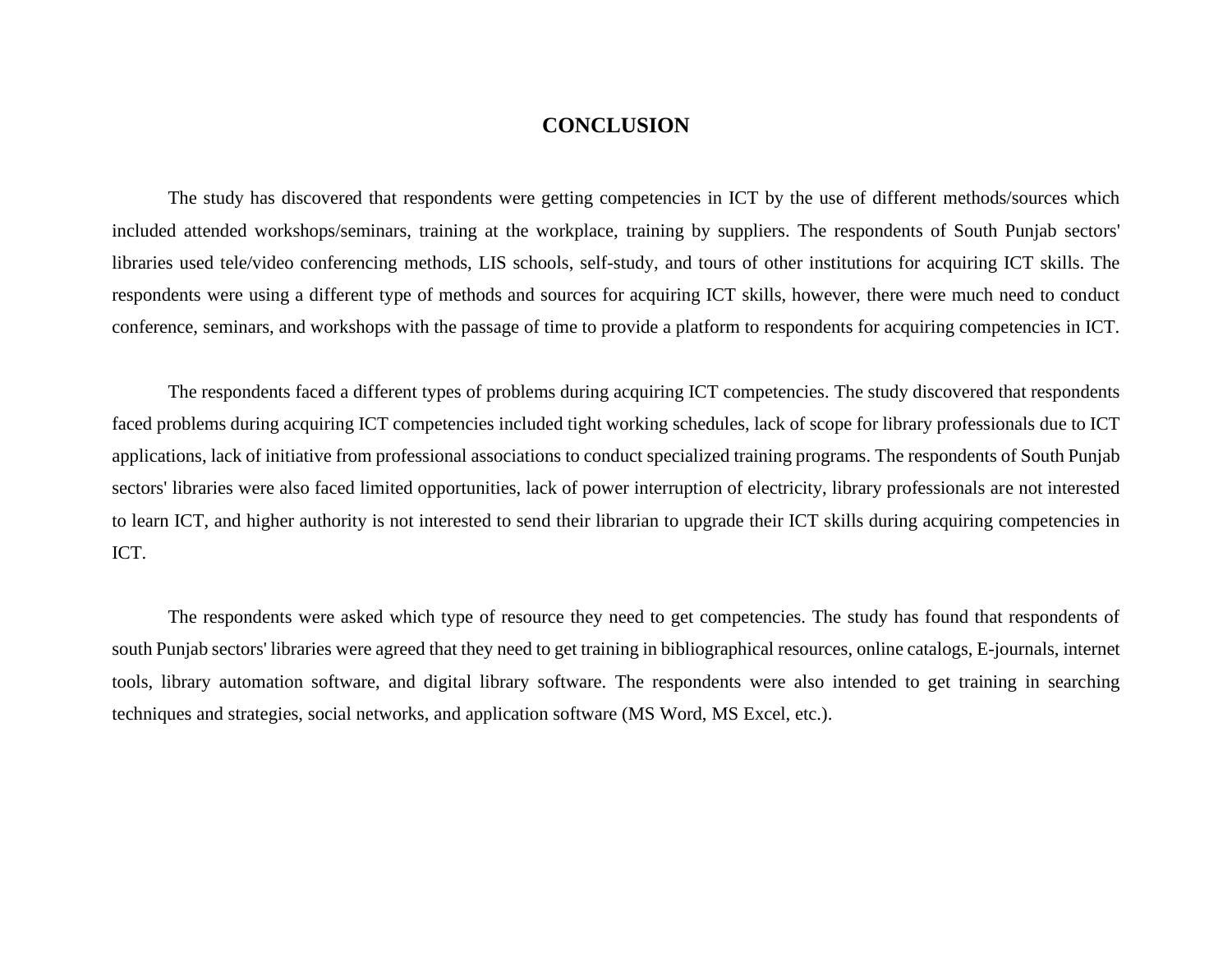## **RECOMMENDATIONS**

1. The librarians of South Punjab should participate in training workshops more and more to enhance their competencies levels in ICT. 2. The professional associations should conduct workshops/seminars and conferences more and more for the librarians of South Punjab. 3. Individual professionals should conduct training workshops on library automation software especially on Koha in South Punjab as they are conducted in Islamabad, Lahore, and Karachi.

4. Volunteers should make tutorials especially for the librarians of South Punjab so that they can learn and enhance their competencies on different types of ICT things.

5. The librarians of South Punjab should learn through self-study more and more.

6. The management of South Punjab institutes should support their librarians for participation in workshops.

7. The management of South Punjab institutes should provide free-of-cost plate form to associations for conducting workshops/seminars.

8. The management should help financially to their librarians for the enhancement of skills and competencies in ICT.

9. Library schools especially situated in South Punjab should teach their students more technically so that they can manage the challenges in libraries.

## **REFERENCES**

Adomi, E. E., & Nwalo, K. I. (2003). Prospects for continuing professional education for

library and information science professionals in Nigeria: the case of Delta State. *New library world*, *104*(11/12), 499-508. Baruchson-Arbib, S., & Mendelovitz, S. (2004). A study of Israeli library and information science students' perceptions of their profession. *Libri*, *54*(2), 82-97.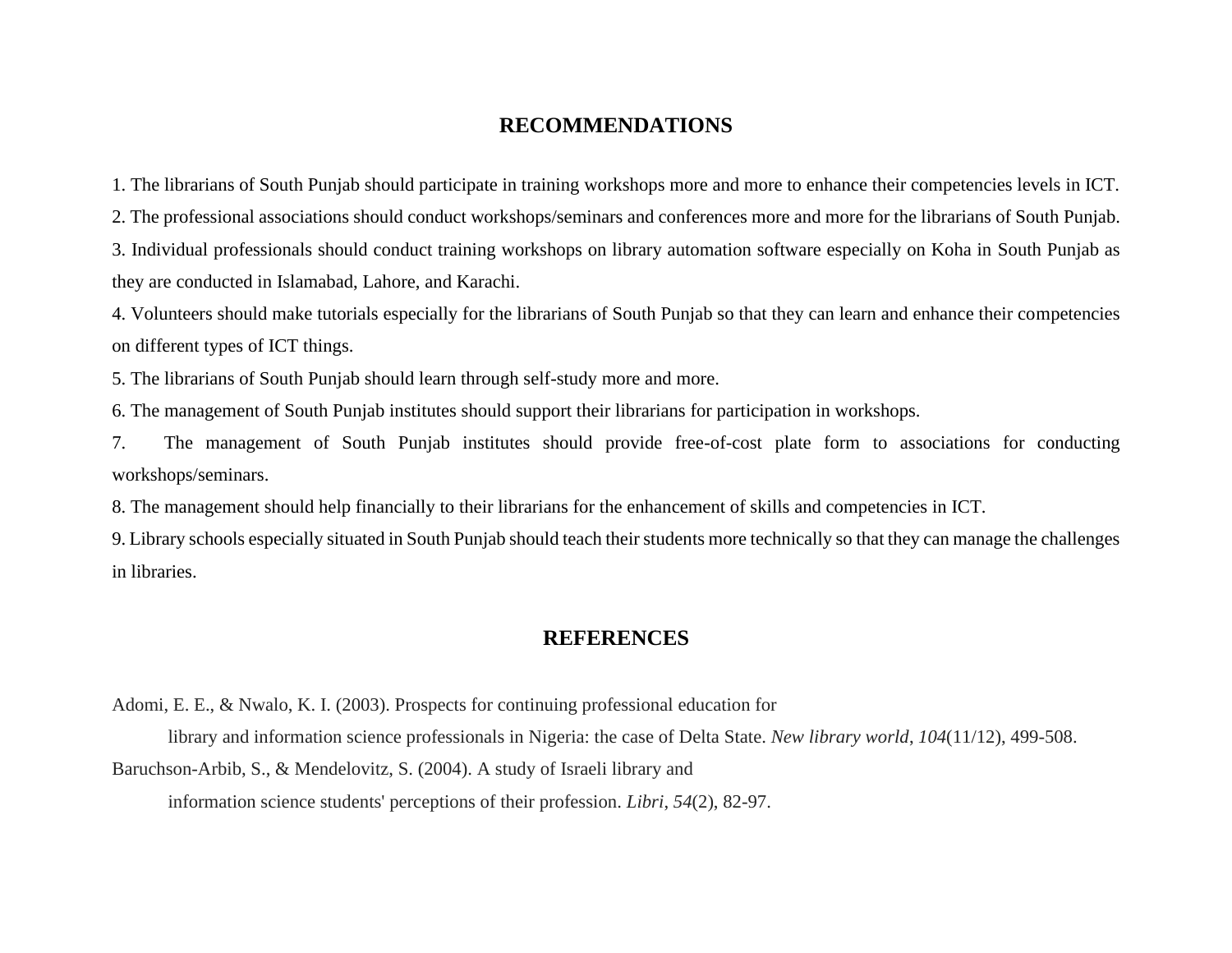Bennett, S. (2001). The golden age of libraries. *The Journal of Academic Librarianship*, *27*(4), 256-259.

- Biddiscombe, R. (2001). The development of information professionals' needs for Internet and IT skills: experiences at the University of Birmingham. *Program*, *35*(2), 157-166.
- Chisenga, J. (1999). A study of use of the Internet among library professionals in Sub-Saharan Africa. *Internet reference services quarterly*, *4*(1), 37-50.
- Clark, K., & Kalin, S. (1996). Technostressed Out? How to Cope in the Digital Age. *Library Journal*, *121*(13), 30-32.
- Cullen, R., & Huanwen, C. (1999). The use of new technologies in reference and information work: A survey of training needs in China and New Zealand. *Asian libraries*, *8*(6), 195-214.
- Fisher, B. (2004). Workforce skills development: the professional imperative for information services in the United Kingdom. In *ALIA Biennial Conference, Gold Coast, Australia. Retrieved from http://conferences. alia. org. au/alia2004/pdfs/fisher. b. paper. pdf*.
- Gosine-Boodoo, M., & McNish, M. (2005). Comparing polarized perspectives: librarians' professional skills and development. *New Library World*, *106*(7/8), 363-377.
- Gulati, A. (2004). Use of information and communication technology in libraries and information centres: an Indian scenario. *The Electronic Library*, *22*(4), 335-350.
- Jain, P. (1999). On-the-job training: a key to human resource development. *Library Management*, *20*(5), 283-294.
- Cardina, C., & Wicks, D. (2004). The changing roles of academic reference librarians over a ten-year period. *Reference & User Services Quarterly*, 133-142.
- Dad, H. and Khan, S.N. (2012). A guide to library & information science*: questions & answers*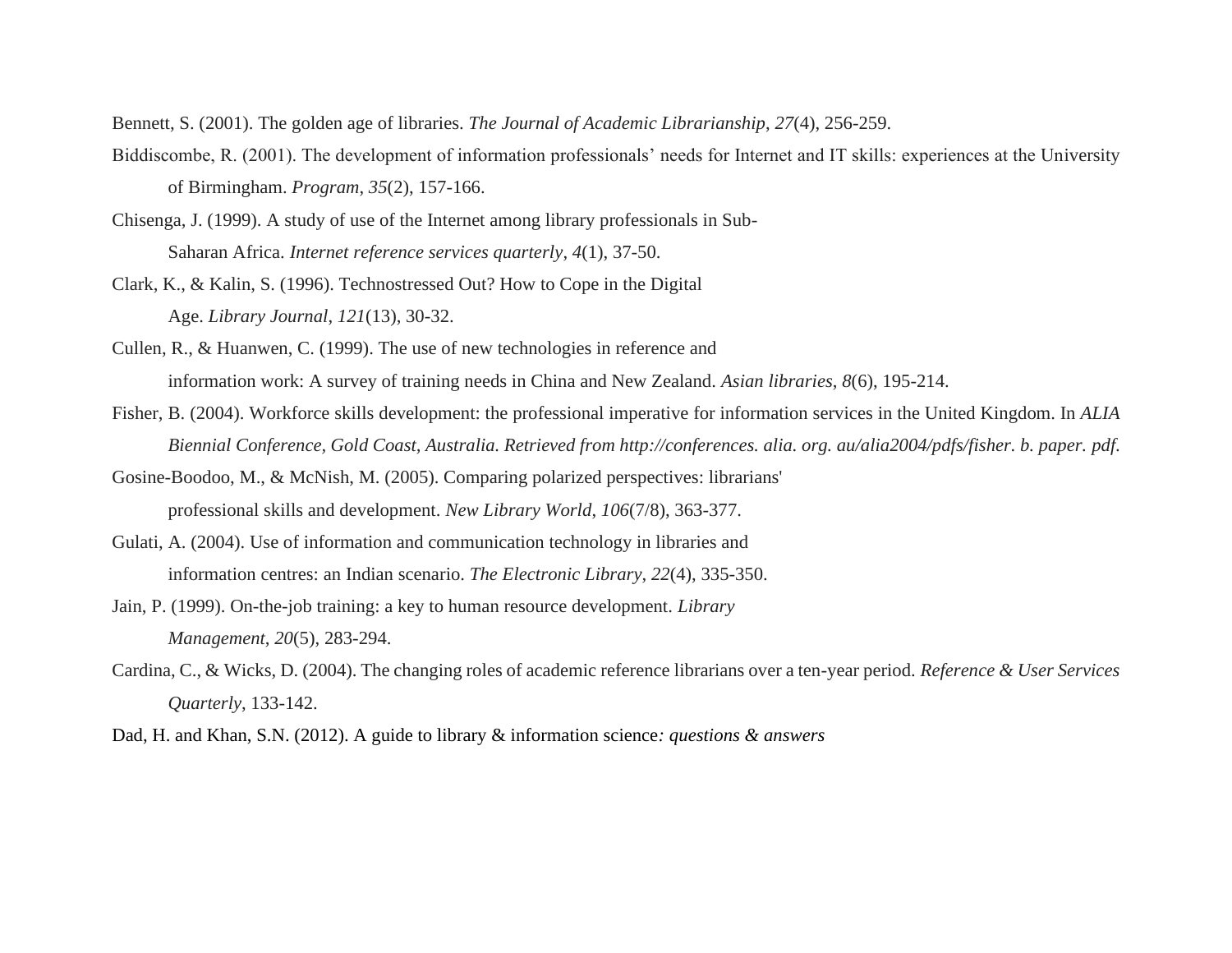- Eells, L. L., & Jaguszewski, J. M. (2008). IT competence for all: Propel your staff to new heights. *Technical Services Quarterly*, *25*(4), 17-35.
- Gerolimos, M., & Konsta, R. (2008). Librarians' skills and qualifications in a modern informational environment. *Library Management*, *29*(8/9), 691-699.
- Khurshid, Z. (2003). The impact of information technology on job requirements and qualifications for catalogers. *Information Technology and Libraries*, *22*(1), 18.
- Kwasik, H. (2002). Qualifications for a serials librarian in an electronic environment. *Serials Review*, *28*(1), 33-37.
- Kothari, C. R. (2004). *Research methodology: Methods and techniques*. New Age International.
- Lawes, A. (1996). Training for change. *Library Management*, *17*(3), 29-31.
- Leach, K., Arundale, J., & Bull, G. (1996). *The use of information networking for continuing professional development*. British Library Research and Development Department.
- Mahmood, K. (2003). A comparison between needed competencies of academic librarians and LIS curricula in Pakistan. *The electronic library*, *21*(2), 99-109.
- Mahmood, K., & Ajmal Khan, M. (2007). ICT training for LIS professionals in Pakistan: A needs assessment. *Program*, *41*(4), 418-427.
- Marmion, D. (1998). Facing the challenge: technology training in libraries. *Information Technology and Libraries*, *17*(4), 216.
- Michael, M. (1989), Librarians in an Age of Technology. Library Administration & Management i, 142.
- Minishi-Majanja, M. K. (2003). Mapping and auditing information and communication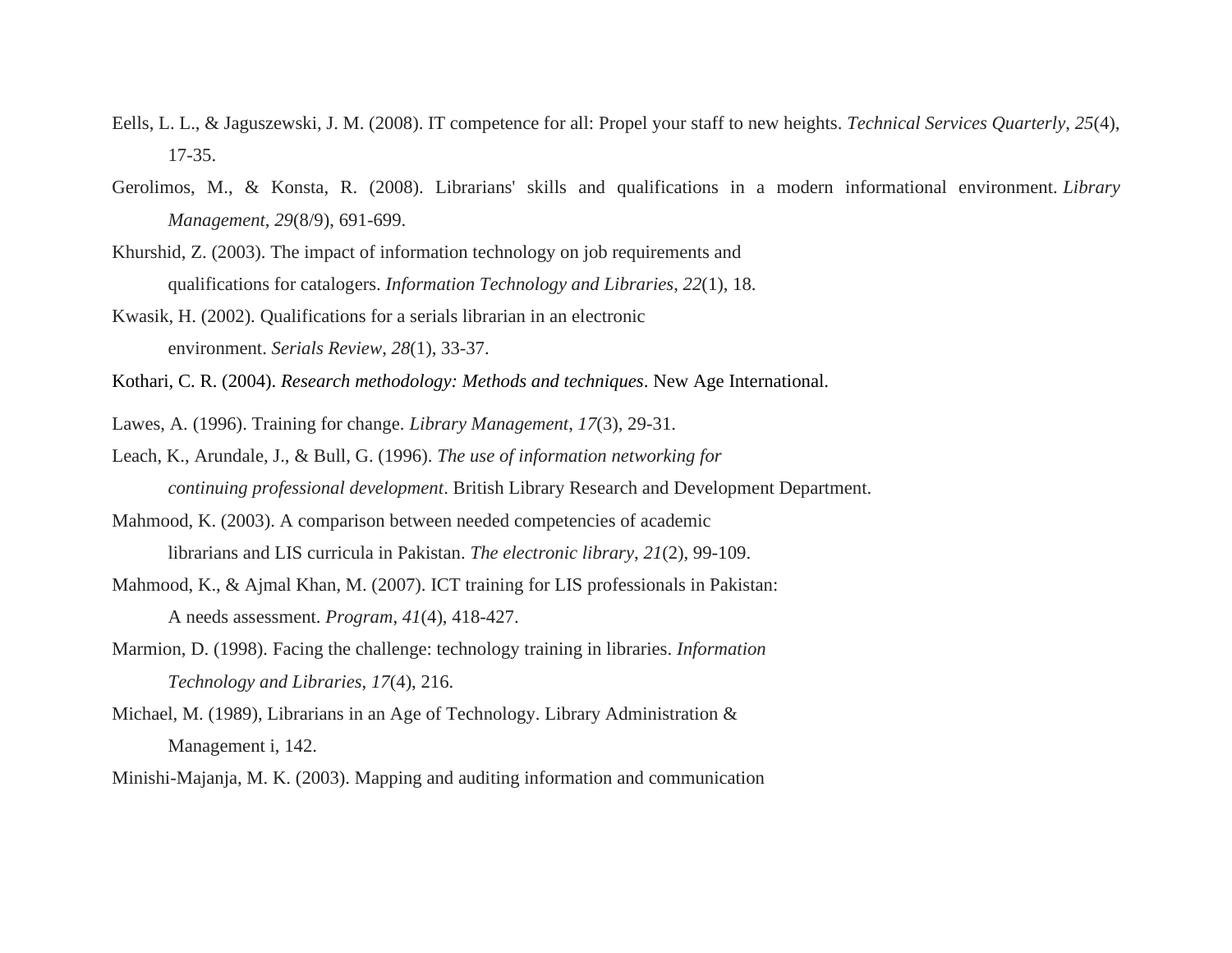technologies in library and information science education in Africa: A review of the literature. *Education for Information*, *21*(2- 3), 159-179.

- Mishra, V. K. (2009). Comparative study of essential qualifications/experience for library staff, skills required in ICT environment and syllabus of LIS education in digital era: a case study. *ICAL-Change Management*, 350-355.
- Moarefzadeh, A., & Sannei, D. P. (2006). Assessment of human resource and training needs of librarians in academic libraries of Khozestan Province. *Library and Information Science*, *19*(3), 109-130.
- Muirhead, G. A. (1993). The role of the systems librarian in libraries in the United Kingdom. *Journal of Librarianship and Information Science*, *25*(3), 123-135.
- O'Neill, A. L. (1998). What's for dinner? Continuing education after the MLIS. *Library Acquisitions: Practice & Theory*, *22*(1), 35-40.
- Powell, R.R., (2004).*Basic research methods for librarians* (4<sup>th</sup> ed. Vol. Libraries

Unlimited): Westport.

- Ramaiah, C. K., & Lakshman Moorthy, A. (2002). The impact of continuing education programmes on library and information science professionals. *Library Review*, *51*(1), 24-31.
- Rao, K. N., & Babu, K. H. (2001). Role of librarian in Internet and World Wide Web environment. *Informing Science*, *4*(1).
- Rehman, S., Majid, S., & Bakeri Abu Baker, A. (1997). Competences for future library professionals of academic libraries in Malaysia. *Library Review*, *46*(6), 381-393.
- Shiholo, B. M., & Ocholla, D. N. (2003). Changing trends in training needs for information professionals in Kenya. *Library and Information Science Research*, *13*(1).
- Srivastava, A. K. (1997). Survey of use of information technology by library and